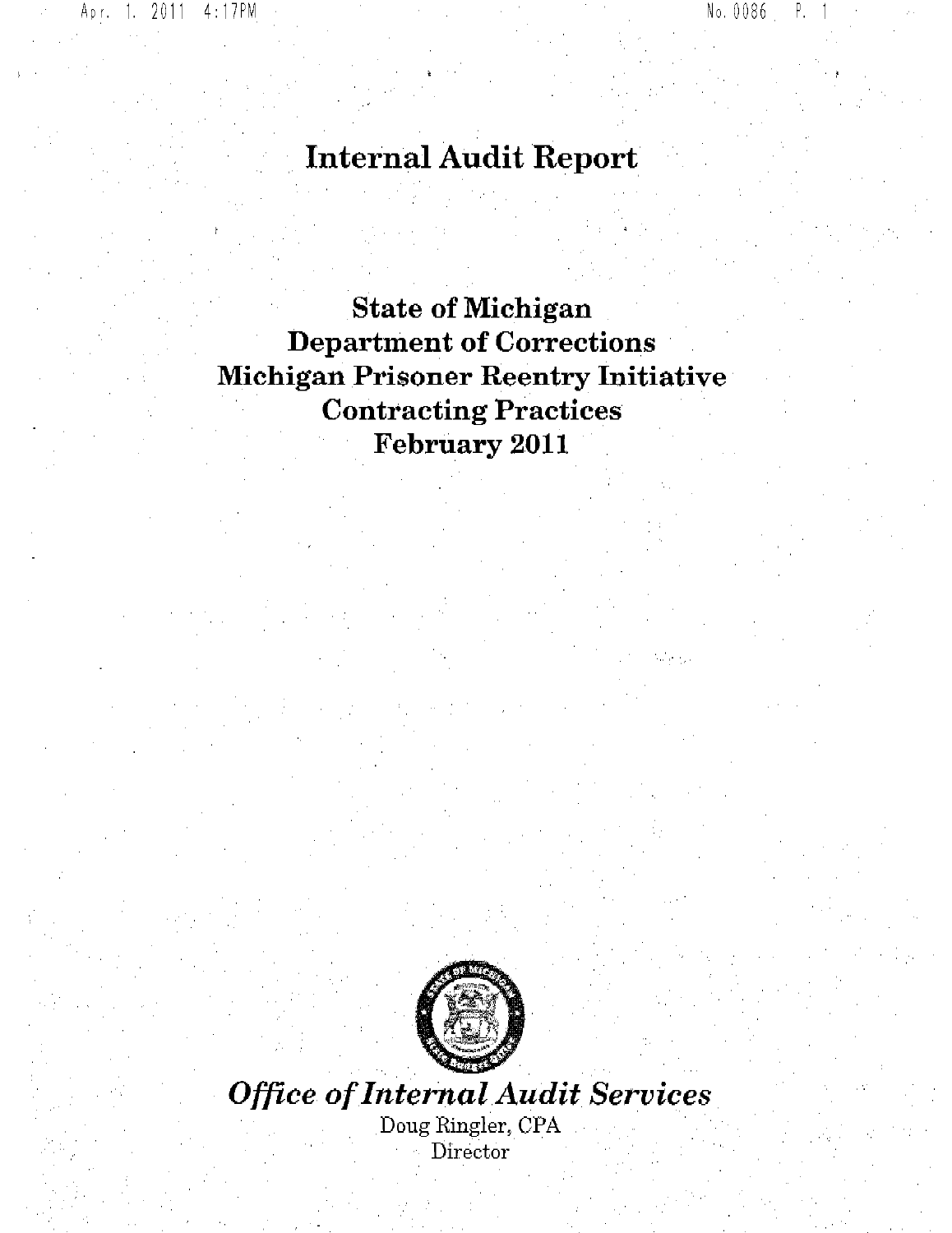RICK SNYDER GOVERNOR

JOHN E. NIXON CPA DIRECTOR



STATE OF MICHIGAN STATE BUDGET OFFICE LANSING

February 22, 2011

| TO:   | Richard M. McKeon                                                                              |  |
|-------|------------------------------------------------------------------------------------------------|--|
|       | Acting Director, Michigan Department of Corrections                                            |  |
| FROM: | Doug Ringler, Director Nevel 2014                                                              |  |
|       | SUBJECT: Internal Audit Report – Michigan Prisoner Reentry Initiative Contracting<br>Practices |  |

This document contains our audit report of the Department of Corrections (DOC), Michigan Prisoner Reentry Initiative (MPRI) contracting practices,

In addition to the 10 findings and 15 corresponding recommendations contained within, this report also includes the program description and background information; scope, ' methodology, management responses, and noteworthy accomplishments. We segregated our findings and recommendations by audit objective. We obtained the management responses from department staff subsequent to our audit field work.

## Summary of significant issues, conclusions, findings

. .

We believe four of our findings are material in nature:

- DOC did not ensure that staff fully described contract changes requests and their justification when requesting approval from appropriate authorities, See Finding #1.
- DOC did not effectively monitor MPRI contracts to ensure that contractors fulfilled DOC's expectations in an acceptable and satisfactory fashion, and that the contracts were necessary. See Finding #7.
- DOC did not ensure that MPRI contractors effectively developed subcontracts and monitored their subcontractors. See Finding #8.
- DOC did not ensure that its staff obtained and reviewed invoices and necessary supporting documentation to ensure that contractor charges were eligible, authorized, fair and accurate. See Finding #9.

I appreciate the professional courtesy extended by- your staff during the course of this project..We stand ready to provide counsel regarding appropriate corrective actions to help mitigate the risks identified in the findings,

|  | cc: John E. Nixon - Nancy Duncan - Connie MacKenzie - |  |
|--|-------------------------------------------------------|--|
|  | Russ Marlan Gary Manns Ken Brzozowski Barry Wickman   |  |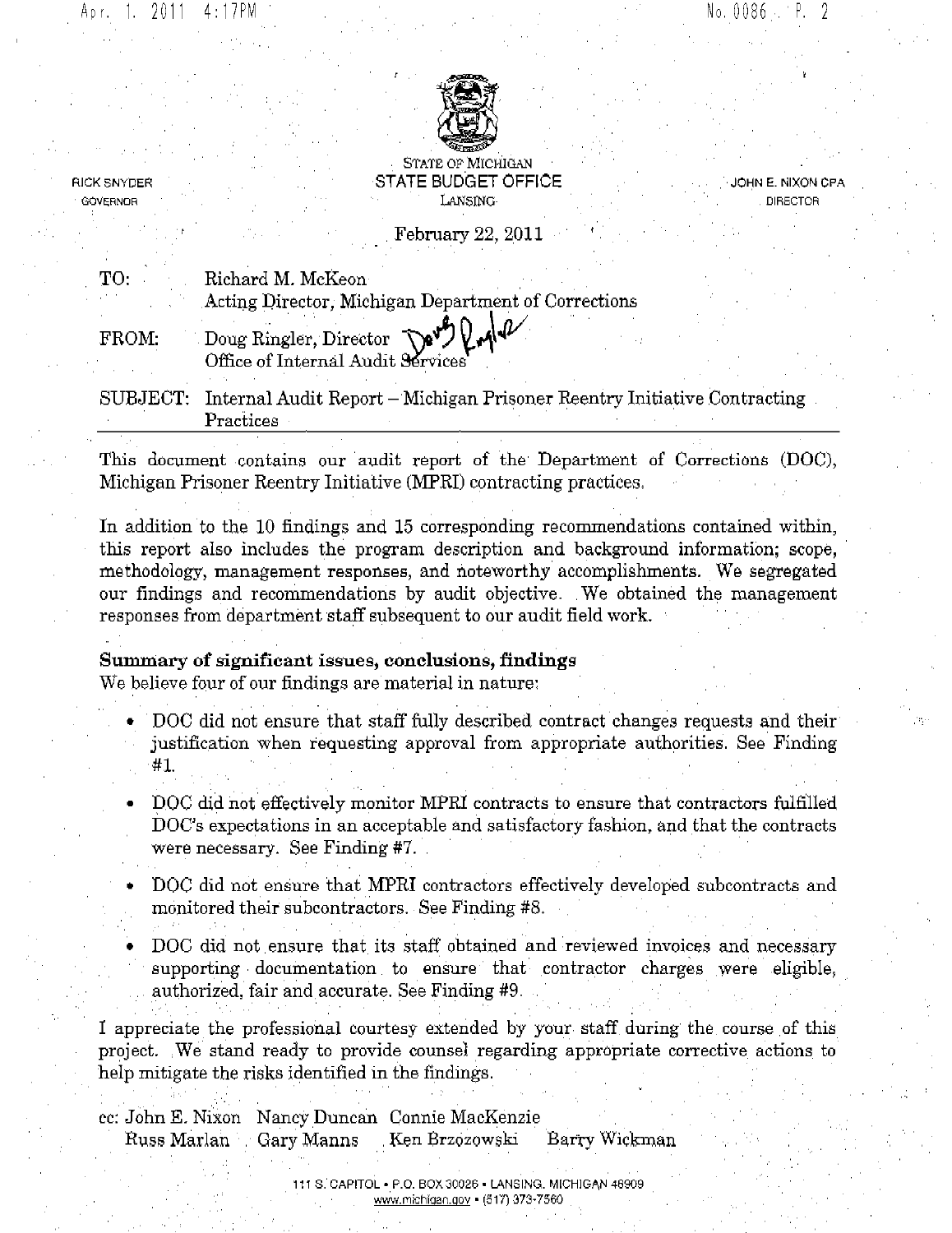Page

Э.

## **Table of Contents**

Department of Corrections Michigan Prisoner Reentry Initiative Contracting Practices

## **Overview**

| Report Letter |  |  |  |  |
|---------------|--|--|--|--|
|               |  |  |  |  |
|               |  |  |  |  |

| Agency Description and Background Information |                                                          |  |
|-----------------------------------------------|----------------------------------------------------------|--|
|                                               | Audit Scope, Methodology, and Noteworthy Accomplishments |  |

## **Objectives, Conclusions, Findings, Reconunendations, and Management Responses**

Effectiveness of Developing MPRI Contracts and Selecting Contractors l. Contract Changes and Advance Requests 7

- 2. Approved Program Rules for Comprehensive Plan Services **9**
- 3, Approved Program Rules for Administrative Agency Operations Support 11
- 4. Obtaining Supplemental Information from Bidders and Contractors 12
- 5. Joint Evaluation Committee Member Selection 14
- 6. Comprehensive Plan Funding Allocation and Adjustment Processes 14

## Effectiveness of Monitoring and Evaluating MPRI Contracts 7. Contract Compliance Monitoring and 16

8. Subcontractor Monitoring 19

9. Invoice Review, and Approval 21 and 21

10. Data Collection and Reporting Capacity 23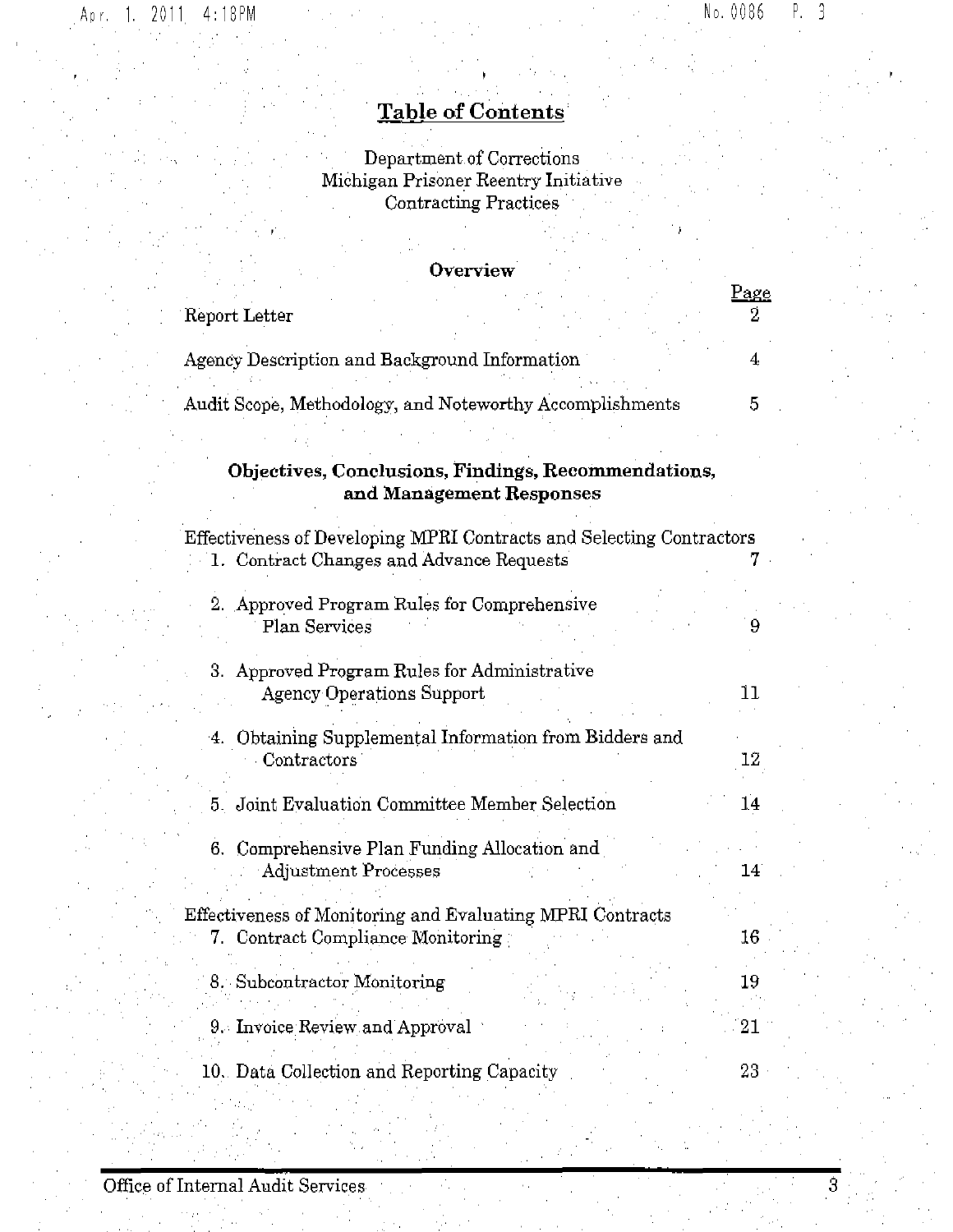## **Agency Description and Background Information**

The Department of Corrections (DOC) implemented the Michigan Prisoner Reentry Initiative (MPRI) in 2005 to significantly reduce crime and enhance public safety by implementing a seamless system of services for offenders from the time they enter into prison through their transition, reintegration, and aftercare in their communities.

DOC established the Offender Reentry Services Section (ORSS) to coordinate the, implementation of MPRI with department staff, community agencies, and the public, ORSS is responsible for initiating and monitoring certain offender reentry contracts. DOC's Bureau of Fiscal Management (BFM) provides oversight over the contracting and contract monitoring processes.

In March 2010, DOC reorganized and placed ORSS under the Office of Community Alternatives, which is within the Executive Bureau.

For fiscal year (FY) 2010, DOC budgeted \$43.8 million for MPRI contracts as follows

## Comprehensive Plan Services

\$27 million for contracts with administrative agencies who serve as fiduciary agents and subcontract with other agencies to provide MPRI services within a geographic region. Of the \$27 million, administrative agencies retained \$4.3 million for operations support expenditures. The remaining  $$22.7$  million was for comprehensive plan services provided through subcontractors, which related to residential stability, employment readiness, social support, and behavioral health.

#### Special Need Services

\$10.4 million for contracts with agencies that expand statewide services for the special needs population including mentally ill, developmentally disabled, youth, or medically fragile offenders.

#### Risk Reduction Services

\$4,5 million for contracts with agencies that expand risk reduction services such as substance abuse treatment, sex offender treatment, parole supervision, and day reporting.

## Capacity Byilding

\$1.9 million for contracts with agencies that provide capacity building and technical assistance services. These agencies help DOC with strategic planning, public education and outreach, statewide training, and enhancing the MPRl data collection system.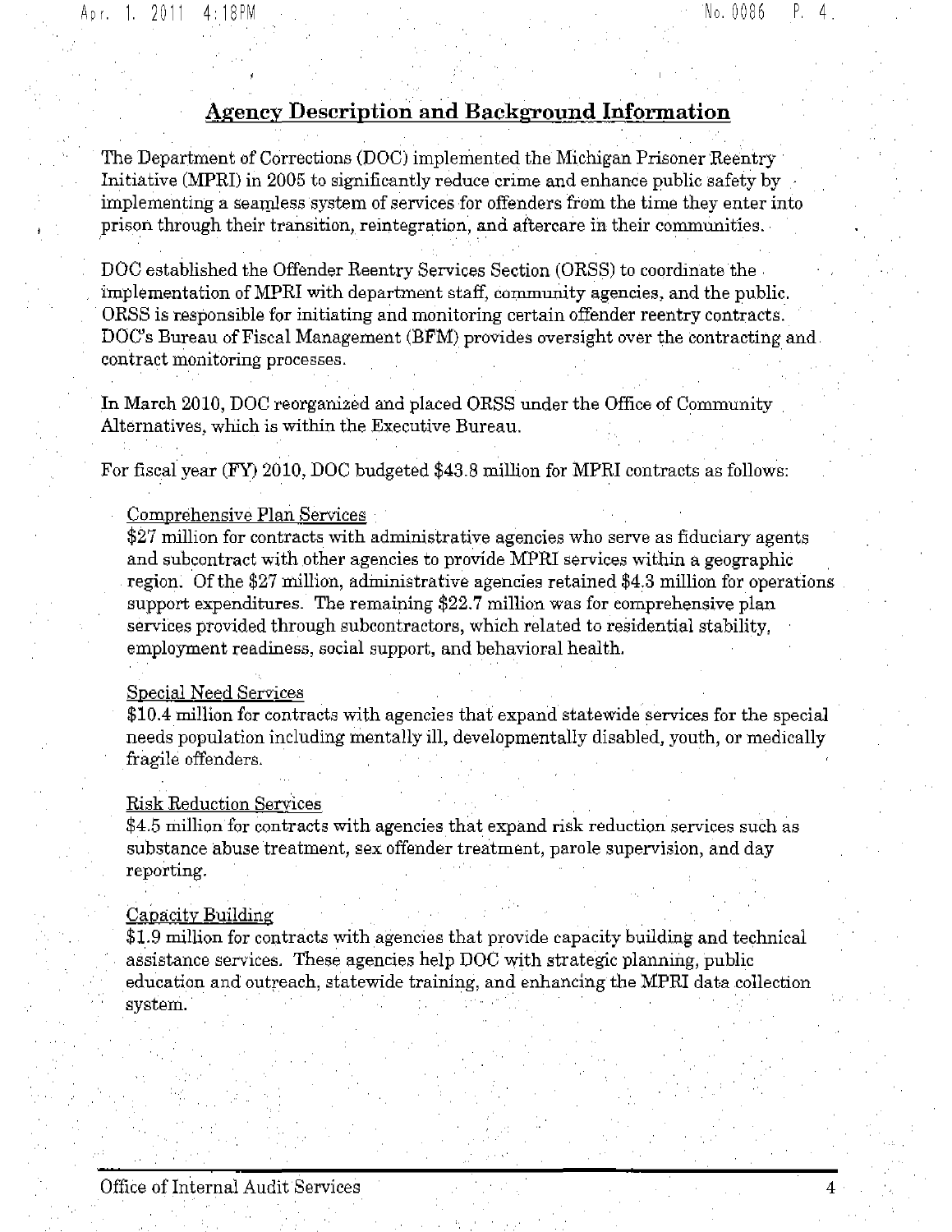## Audit Scope, Methodology, and Noteworthy Accomplishments

## Audit Scope

Our audit focused on DOC's practices related to contracting for certain MPRI support services including comprehensive plan services; services to special needs population; risk reduction services; and capacity building and technical assistance. Our audit procedures, conducted from October 2009 through September 2010, generally covered the period October 1, 2005 through February 28,2010.

## Audit Methodology ,

To gain an understanding of DOC's MPRI contracting practices, we interviewed DOC staff and reviewed departmental policies and program information. " '

To assess the effectiveness of DOC's processes for developing MPRI contracts and selecting contractors, we reviewed DOC and Department of Technology, Management and Budget (DTMB) policies and procedures related to procurement, contract development, solicitation, and evaluation of bid proposals. We interviewed DOC and DTMB staff. We judgmentally selected a sample of nine MPRI contracts to test compliance with procurement procedures, and to examine the contractual requirements and other related documentation.

To assess the effectiveness of DOC's efforts to monitor and evaluate MPRI contracts, we reviewed DOC and DTMB policies and procedures related to contract monitoring. We interviewed DOC staff, and we examined documentation relating to DOC's monitoring practices for a sample of ten MPRI contracts.

We included the following contracts in our review:

| - 1 |  |
|-----|--|
|     |  |

Area Community Services Employment/ Training Council Capital Area Michigan Works

Hillsdale Intermediate School District United Way of Southeastern Michigan Lifeways

Professional Consulting Services New Creations - Male (formerly T.O, P, S.) New Creations - Female (formerly T.O.P.S.) Goodwill (Employment/Residential Detroit)\* Michigan Council on Crime & Delinquency \* included in audit objective #2 only

Contract Period

| Comprehensive Plan    | $10/01/09 - 09/30/12$      |
|-----------------------|----------------------------|
| Comprehensive Plan    | 10/01/09 - 09/30/12        |
| Comprehensive Plan    | $10/01/09 - 09/30/12^{-1}$ |
| Comprehensive Plan    | $10/01/09 - 09/30/12$      |
| Special Needs         | $10/01/05 - 09/30/09$      |
| Special Needs         | $10/01/09 - 09/30/12$      |
| <b>Risk Reduction</b> | $10/01/05 - 09/30/10$      |
| <b>Risk Reduction</b> | $10/01/05 - 09/30/10$      |
| Risk Reduction        | 10/01/05 - 09/30/10        |
| Capacity Building     | $09/24/07 - 09/23/10$      |
|                       |                            |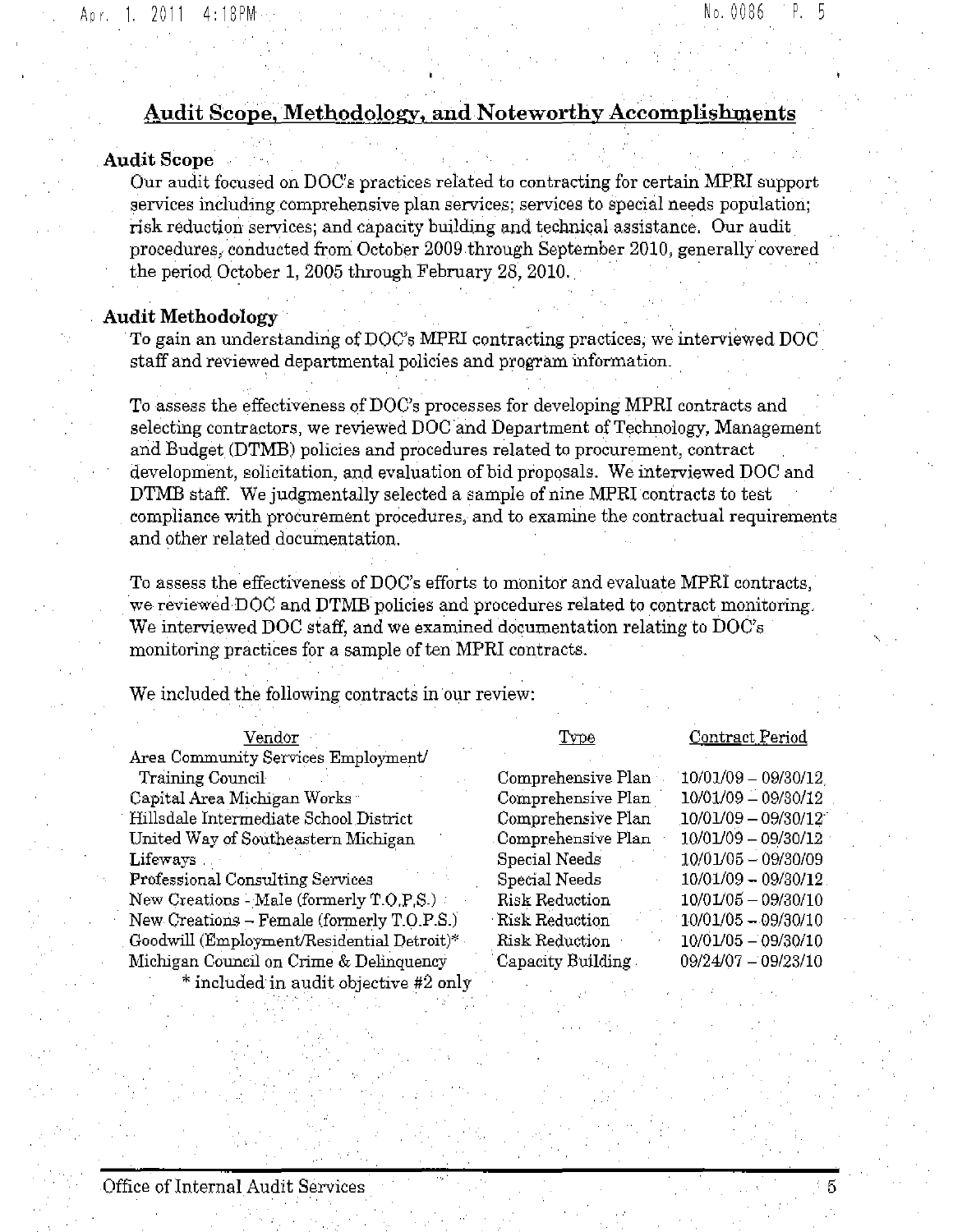## **Noteworthy Accomplishments**

DOC changed the FY 2010 comprehensive plan contracts to require administrative agencies to work with DOC to develop performance indicators and measures in terms of achieving the outcome of public safety. DOC also restructured the administrative agency FY 2011 funding requests to include performance targets including input measures, intermediate outcome measures and end outcome measures for many of the MPRI services.

In October 2010, DOC initiated the Lean Process Improvement Project for obtaining direct human service contracts under DOC's authority. The goal of the project was to design a more efficient procurement process, increase consistency and standardization in contracts department-wide, and decrease process cycle time.

During our audit fieldwork, DOC made various improvements to its contract development and monitoring processes.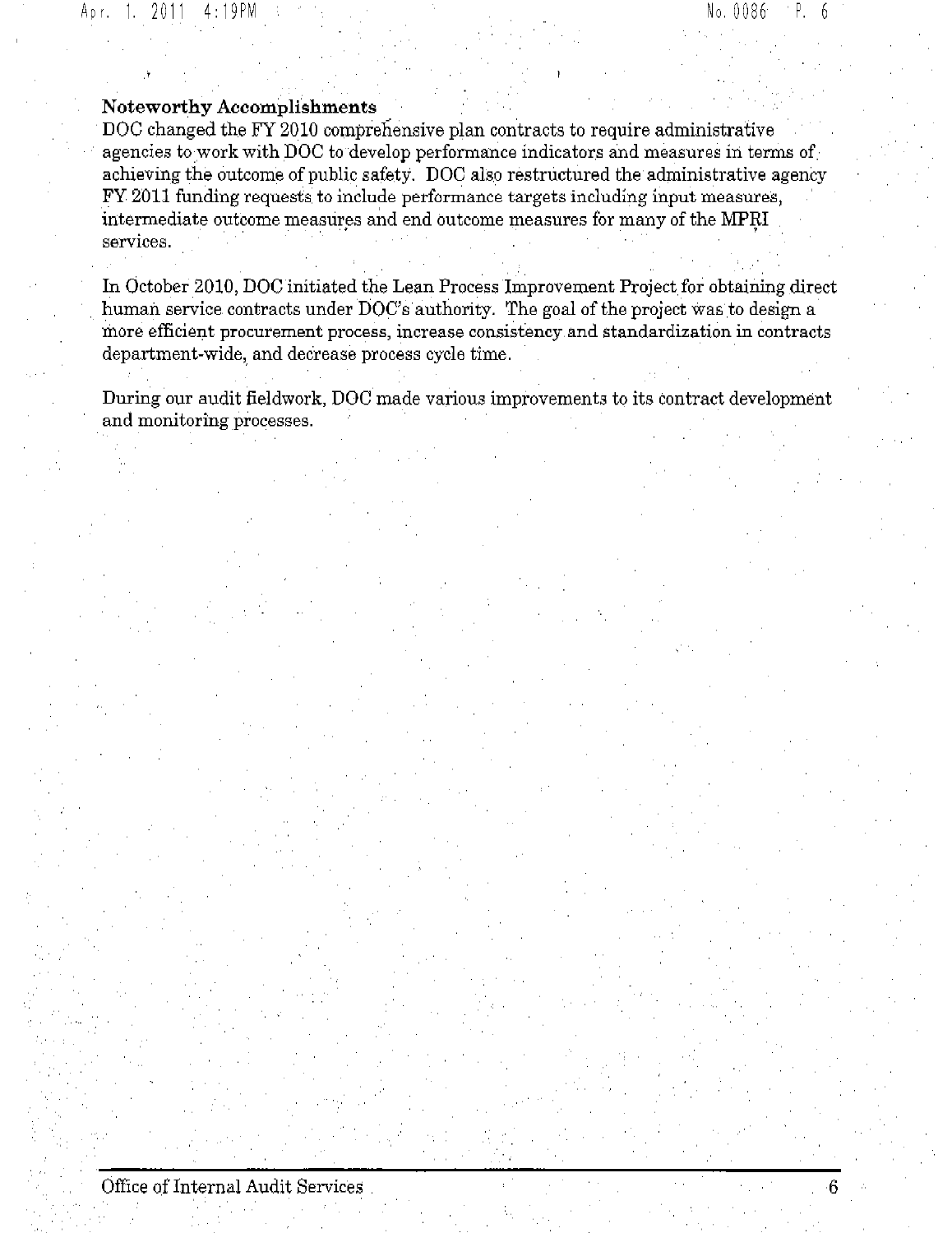## Objectives, Conclusions. Findings, Recommendations, and Management Responses

, ,Effectiveness of Developing MPRI Contracts and Selecting Contractors

## Background

DTMB - Procurement and Real Estate Services Administration possesses the authority to procure goods and services for the State. DTMB delegated the authority to procure human services and medical services to individual State departments through the Adininistrative Guide to State Government Procedure 0510.15.

Each of the comprehensive plan, special needs, and risk reduction-type contracts that we selected for review were procured by DOC under their delegated authority. The capacity building contract that we selected for review was procured through DTMB.

### Audit Objective #l

To assess the effectiveness of the DOC processes for developing MPRI contracts and selecting contractors.

#### Conclusion

We concluded that the DOC processes for developing MPRlcontracts and selecting contractors were not effective. We identified one material condition concerning contract changes and advance requests. We also identified five additional reportable conditions.

## FINDING #1

## Contract Changes and Advance Requests

, DOC did not ensure that staff fully described requested contract changes and their justification when requesting approval from the DOC Director, and/or DTMB-Procurement and Real Estate Services Administration and the State Administrative Board. Also, DOC did not always obtain DTMB approval for advances to contractors as required.

We noted the following:

a. Capacity Building Contract

DOC staff did not fully disclose the purpose of a contract amendment and the expected deliverables on the DTMB justification forms that it submitted to DTMB and/or the State Administrative Board regarding a capacity building contract.

A purchase request form submitted in August 2008 stated that \$679,800 of additional funding was necessary to make up for the loss of foundation grant funds that the contractor was using to support their work under the contract, However, we found that the deliverables described in the purchase request form did not match the deliverables described in the funding application filed with the foundation in November 2007, The primary objective listed on the funding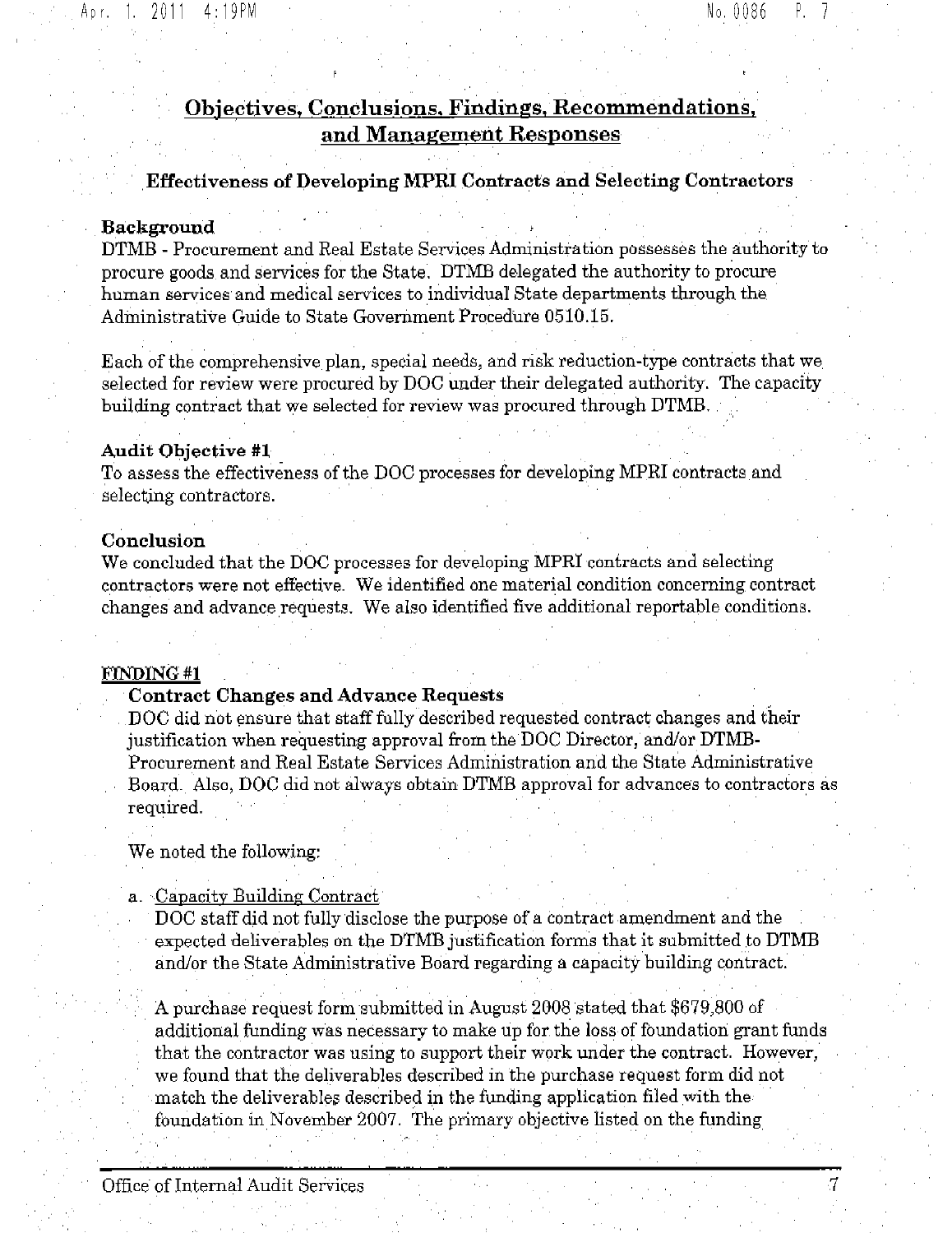application was to obtain funding for the contractor to hire three specialists, , Documentation obtained from departmental emails indicated that the change order was primarily for other services that DOC wanted the contractor to perform. The additional services that DOC wanted were not described on the change request form or the contract amendment.

## , b. Risk Reduction Contracts

DOC staff did not disclose rate increases, changes in pricing methods, or the reasons for them on four of five contract change requests for two risk reduction contracts. The contracts and amendments totaled approximately \$2.7 million over a five year period.

DOC solicited bids and awarded two contracts for services relating to male and female day reporting, based upon a unit rate per day. Within the first year of the contract, DOC amended the male day reporting contract twice to reflect a rate increase from \$17.46/day to \$38.50/day. Eight months later, DOC amended the contract to a cost reimbursement basis.

Within the first year of the contract, DOC also amended the female day reporting contract to reflect a rate increase from \$31.99/day to \$45.54/day. Eight months later, DOC amended the contract to a cost reimbursement basis,

## c. Special Needs Contracts

1. DOC staff did not fully disclose rate increases, added services, retroactive charges, Or increased administrative costs on eight change requests for a special needs statewide contract. The original contract was for one year and totaled approximately \$2.4 million. Contract amendments increased the funding for three additional years and adjusted the contract amount to approximately  $$16$ million. '

DOC solicited bids and awarded a one-year statewide contract for special need services. During the first year of the contract, DOC amended the service fee schedule. Starting the second year of the contract, DOC renewed the contract and added additional service areas to the contract. During year two of the contract, DOC amended the service fee schedule. During the third year, DOC retroactively amended the contract to allow billing for services not previously included. To start the fourth year, DOC renewed the contract and amended the service fee schedule. During year four of the contract, DOC approved a significant increase for administrative cost and allowed retroactive billing, ,

,To justify the amendment requests, DOC staffrepeated the impact and cost savings statements that they used to justify the original contract. DOC staff also attached appendixes such as fee schedules to the amendment requests. However, DOC staff did not disclose that the' changes involved rate increases, additional services, retroactive payments, and increased administrative costs.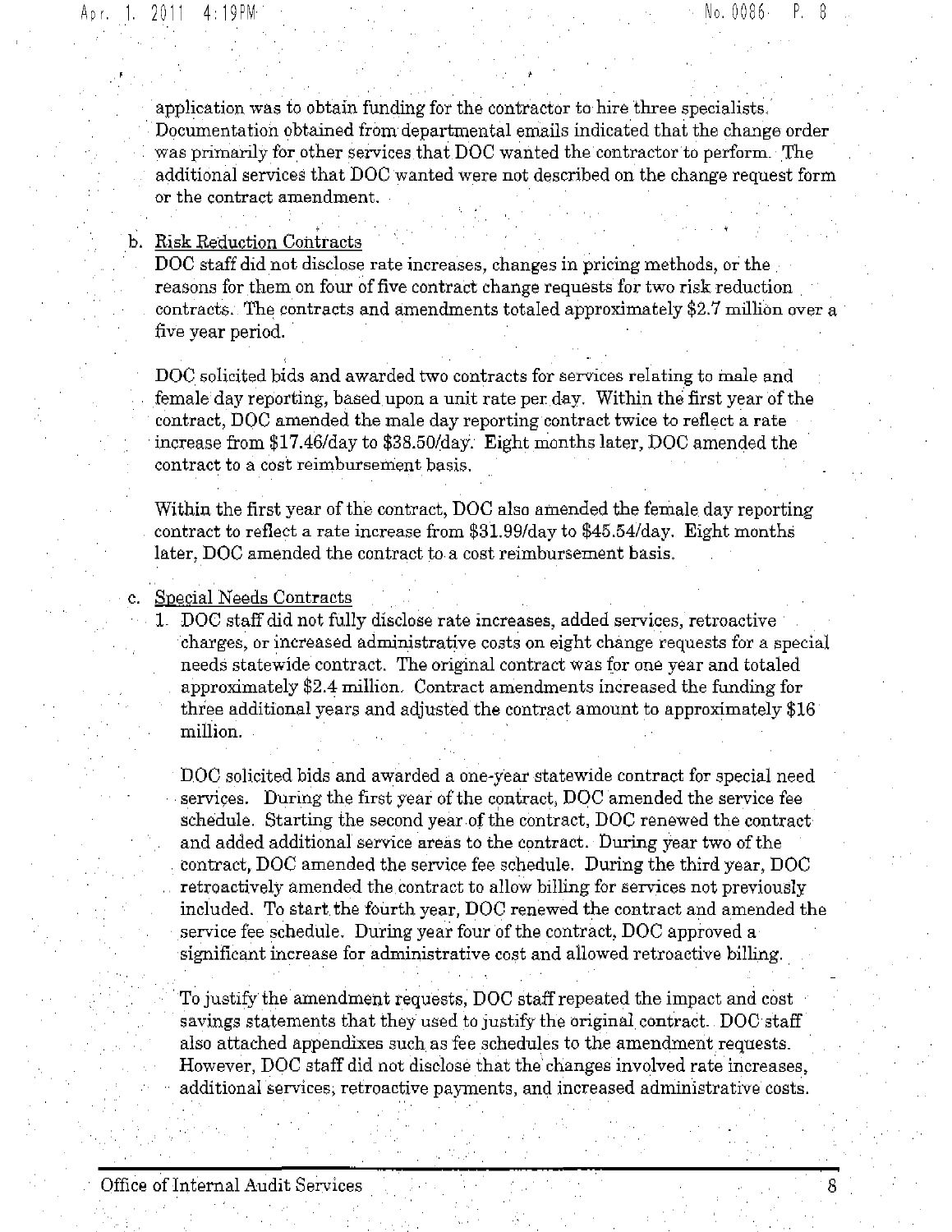2. DOC made contract advances totaling \$964,910 to two vendors that provided services to special needs offenders; however, these contracts were not included on the advance exception request letters that DOC submitted to, and were approved by DTMB.

The Administrative Guide to State Government Procedure 1270.03 allows for the payment of contract advances under certain conditions, if prior approval is obtained from DTMB.

The lack of complete disclosure of the purpose and impact of the contract changes may have precluded approvers from providing appropriate scrutiny over the requested changes. Also, the approvers may not have approved the contract changes, and/or may have required re-bidding of the contracts to ensure competitive pricing and fairness to all original bidders. In addition, DOC may not be able to effectively enforce the contracts, because the contract changes were not adequately described in the contract amendments.

We noted that the DOC contract/amendment justification form did not require staff to explain the description, purpose, and expected outcomes of the requested amendments. Staff also informed us that it is sometimes difficult to fully disclose details ofthe change and the rationale for them on the forms due to space limitations. DOC's form did not instruct staff to attach additional documentation to the forms if necessary.

## Recommendation

We recommend that  $DOC$  ensure the propriety of contract changes by ensuring that staff fully describe requested changes and their justification when requesting approval from the DOC Director and/or DTMB and the State Administrative Board.

In addition, we recommend that DOC obtain DTMB approval for advances to contractors as required,

#### Management Response

*DOC agreesthat the contract* I*amendment justification form (the Purchasing Request Form,* or *PRF*) could be *improved* by *inclusion* of *instructions that* provided additional *guidance on details to be incorporated into the justification summary, and allowed the writer to attach additional pages as necessary in support ofthe PRF.' Under the Lean Process Improvement Project/or procuremeld processes, the PRF form will be revised to*  $p$ *rovide the recommended instructions. DOC annually requests authorization for cash advances through the State Budget Office. DOC did receive an authorization letter for FY 2009; however, the letter did not include the specific contract cited by the auditors.* . . .

### FINDING #2

#### Approved Program Rules for Comprehensive Plan Services

DOC had not fully developed program rules or guidance for its comprehensive plan for administrative agencies and subcontractors to follow when providing services to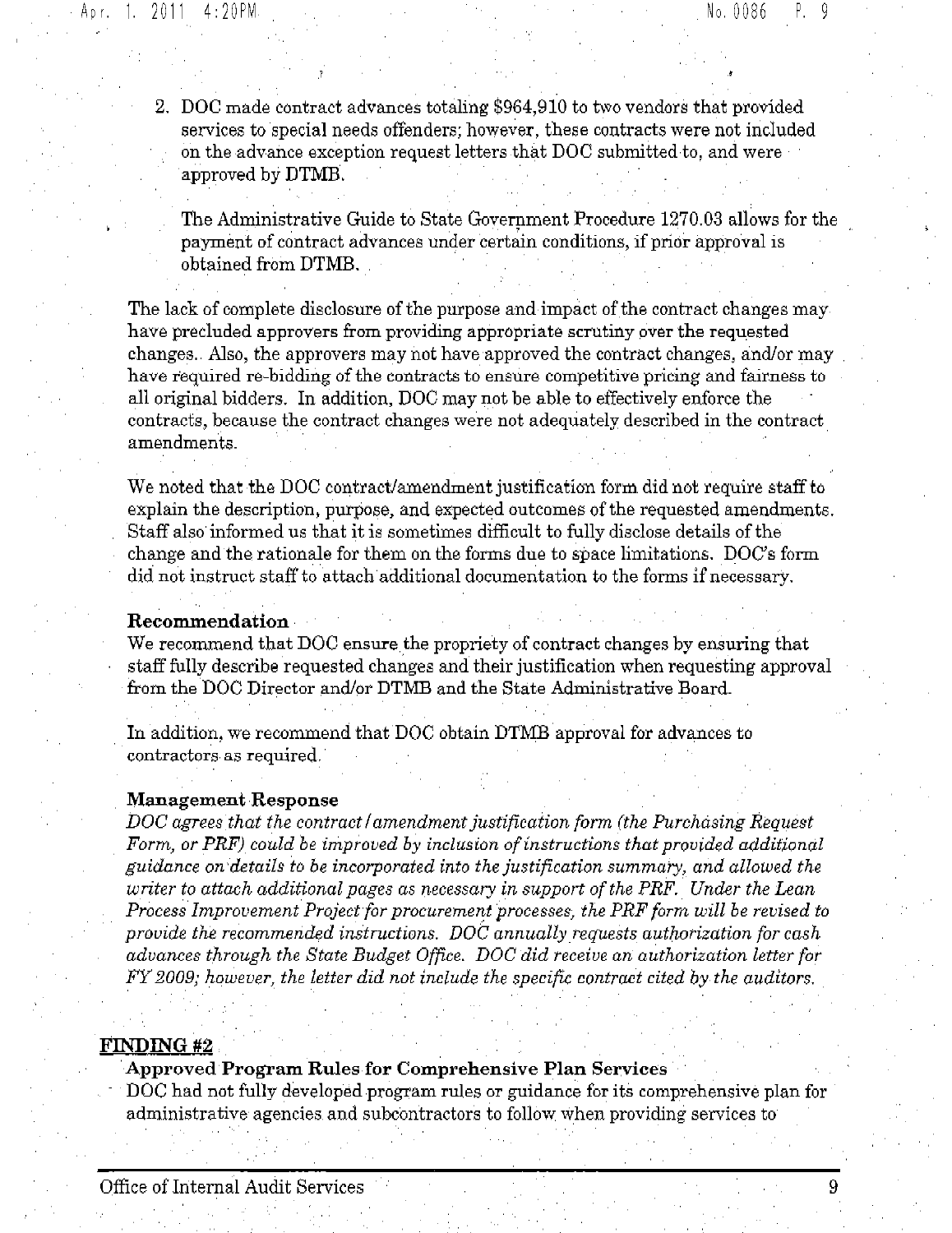offenders. In addition, DOC had not established a process that includes appropriate management or leadership team review and approval of the rules or guidance.

For FY 2010, DOC awarded \$27 million to administrative agencies and subcontractors to provide comprehensive plan services to offenders. DOC staff provided guidance to the administrative agencies, as concerns regarding certain services or costs were brought to DOC's attention. In addition, DOC included a basic list of unallowable costs in the contracts. However, DOC had not established rules or guidance to address other key aspects of these contracts, including:

- Rules or guidance to ensure that subcontractors only bill for services to an offender that DOC field agents have authorized.
- Rules or guidance regarding how long or how often offenders may participate in residential, employment readiness, and transportation assistance programs.
- Rules or guidance for procuring and paying for services when offender non-, participation or low participation exists.
- Rules or guidance for procuring and paying for reserved capacity such as empty apartment units.

DOC staffinformed us that it is difficult to establish rules until questions or issues present themselves and the challenge with establishing firm but flexible rules, because of varying offender needs. We noted that DOC staff had not taken sufficient steps to familiarize themselves with comprehensive plan service activities, because they had not obtained and reviewed subcontracts, conducted performance reviews, and required adequate supporting documentation for invoices.

Without including a clearly defined, approved set of program rules or guidance in the contracts, DOC cannot ensure that administrative agencies and their subcontractors are aware of DOC management's expectations.

## **Recommendation**

We recommend that DOC fully develop program rules or guidance for its comprehensive plan administrative agencies and subcontractors to follow when providing MPRI services to offenders.

We also recommend that DOC establish a process in which appropriate management or leadership teams review and approve the program rules or guidance.

#### **Management** Response

*DOC agrees. AlthoughFY2010program rules addressed allowable services and were* improv~d *in 2010 to provide greater detail forFY 2011, DOC agrees that rules did not provide* guidanc~ *on all ofthe aspects cited by the auditors.*

, ,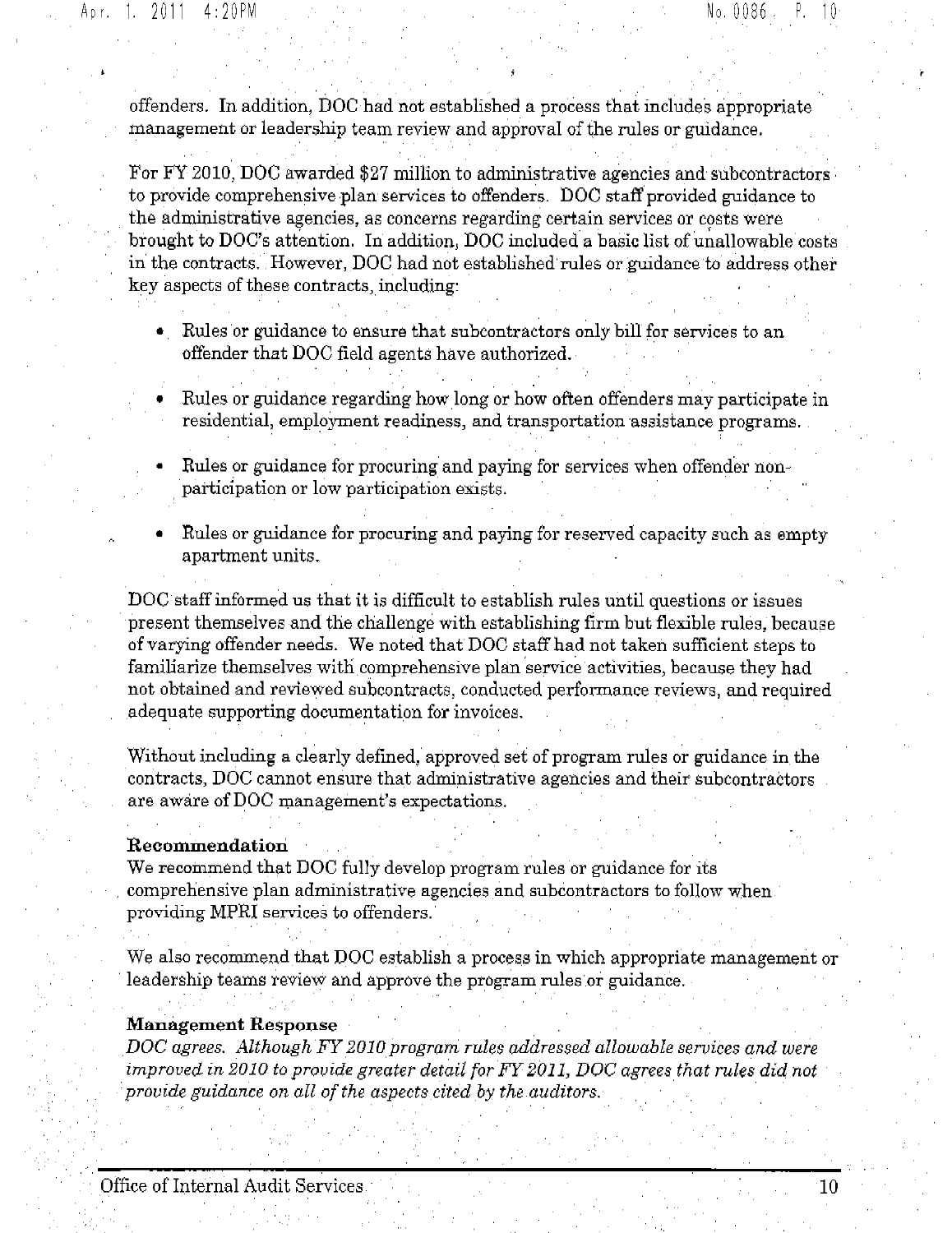*For* 2011 DOC is continuing to evaluate and improve its MPRI related procedures and *processes, including the establishment ofrules to: '*

- *• Ensure that contractors only bill for offender services that have been referred by DOC field agents*
- *• Set forth allowable duration and frequency ofoffender participation in residential,*  $employment$  and *transportation* assistance *programs*,
- *• Specify standardsand processes for procuring and paying for services when there is low or no offender participation,* or *for reserved capacity such* as *empty apartment units.*

#### FINDING #3

**Approved Program Rules for Administrative Agency Operations Support** DOC had not established approved program rules or guidance for funds that it awarded to administrative agencies for operations support. In addition, DOC did not always adequately scrutinize these funding requests before awarding the funding, As a result, DOC did not ensure that State funds used for administrative agency operations support were appropriate and reasonable.

For FY 2010, DOC awarded \$4.3 million to administrative agencies for operations support. Operations support includes expenditures for items such as community coordinators; administrative personnel; public education and outreach; supplies and materials; and travel. During our review of these contracts, we noted:

a. DOC did not establish work·hour limits or compensation reimbursement limits for positions it funded. DOC funded a community coordinator position as one full-time position for \$100,000. DOC also awarded funding to the administrative agency for this same person to serve as the community coordinator for two federal grants for an additional \$30,000. Through other inquiries, we learned that this person also served as a paid executive director of a non-profit agency.

DOC should consider establishing reimbursement limits pertaining to funded positions. DOC should also limit funding for any person to one full-time position. In addition, DOC should also require administrative agencies to ensure that fully-funded, full-time positions each provide  $2,080$  hours.

b. DOC had not established rules for other administrative charges. For example, DOC informed us of an instance in which an administrative agency planned to . expend monies for out-of-state training. DOC should establish rules or . restrictions for administrative charges similar to those that pertain to State operations.

### **Recommendation**

We recommend that DOC establish approved program rules or guidance for funds that it awards to administrative agencies for operations support. .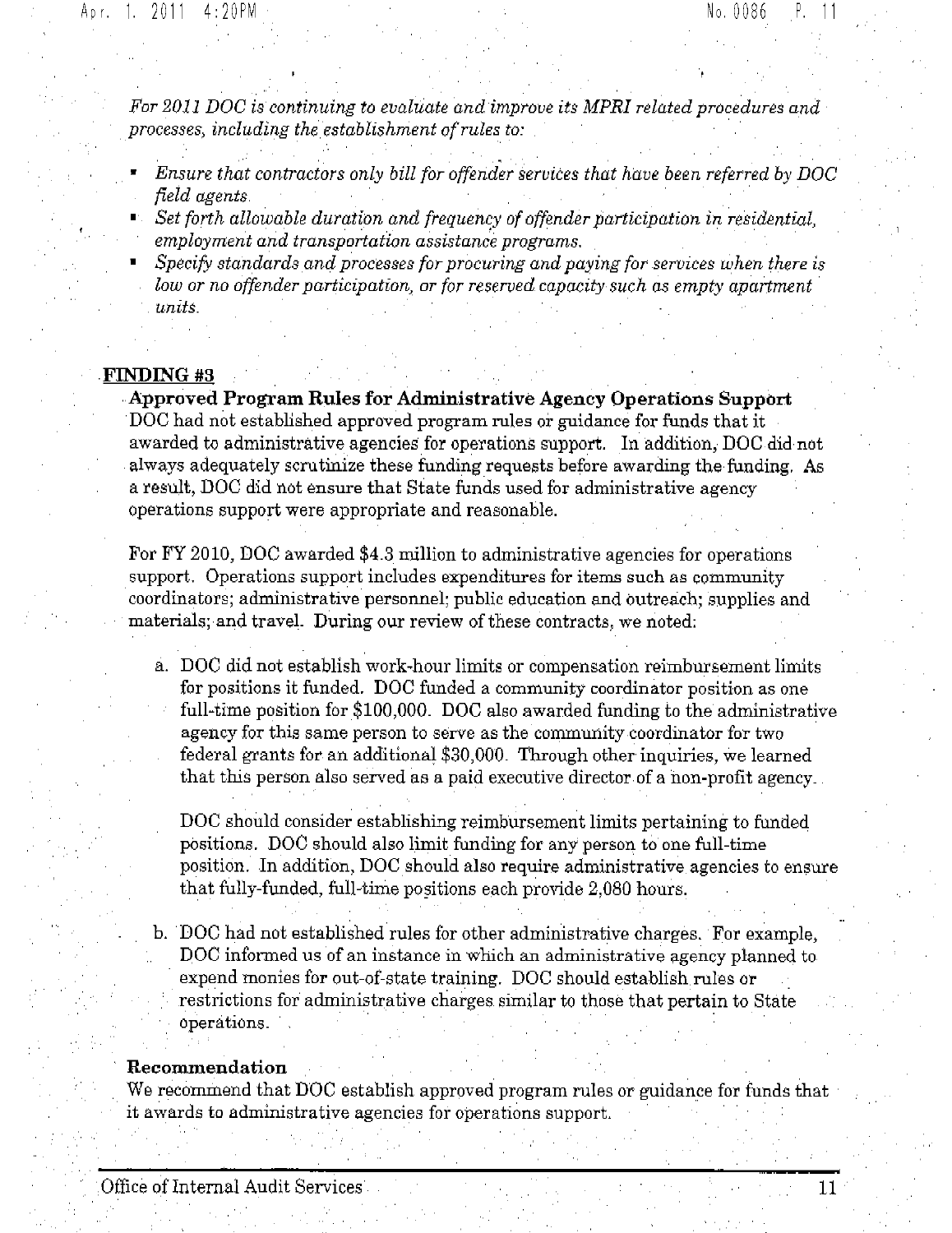We also recommend that DOC adequately scrutinize funding requests for administrative agency operation support expenditures before it awards funding.

#### **Management Response**

*DOC agrees that there were no program rules or guidance that established work-hour limits or compensation reimbursement limits for positions it funded, and that such rules should beestablis·hed. DOC will issue a program rule that limits DOC funding to 1.0 full-time position per individual, but allows fundingfrom other sources for hours in excess ofthe equivalent to 1,0 position, with prior approval.*

*In May 2010, DOC notified all administrative agencies that prior approval must be obtained for out-of-state travel for whIch* reimburs~ment *with* stat~funds *would be*  $s$ ought, and specified criteria for approval consistent with procedures pertaining to state *operations.*

*DOC agrees that program rules or guidance on MPRI operations support funding is necessary under* the *current reimbursement-for-expenses model.* Guidance was in place *for development ofFY 2010 MPRLcompreh.ensive plans, improved for FY 2011 comprehensive planning process, and will be reviewed and improved for*  $FY$  2012. *comprehensive plans.*

*DOC incorporated various existing financial procedures into a Financial Guide that" was distributed for comment to all MPRI Administrative Agencies in October 2010. The Financial Guide* is *being revised and expanded, and will be reissued by March 2011.*

#### FINDING #4

#### **Obtaining** Supplemental Information **from Bidders and COlitractors**

DOC did not obtain supplemental information from bidders and contractors that could assist **DOC** with identifying possible irregularities prior to awarding contracts or throughout contract periods. As a result, DOC did not take the opportunity to identify .potential issues such as overlapping funding sources, unexpended fund balances, potential conflicts of interest, unstable financial viability, weaknesses in the financial controls or practices, Or to verify information contained within bids.

We obtained and reviewed available supplemental information for some of the MPRI  $contractors and noted.$ 

a. Disclosure of Funding Sources

A not·for·profit agency contractor received funding from a federal grant in addition to the funding it received from DOC, for staffthat DOC fully funded. After we brought this to management's attention, DOC adjusted the contractor's billings to recover a  $$13,500$  overpayment and adjusted the contractor's Disclosure of Funding Sources<br>
A not-for-profit agency contractor received funding from a federal<br>
addition to the funding it received from DOC, for staff that DO<br>
After we brought this to management's attention, DOC adjus

DOC had not required bidders and contractors to report all funding sources for services that are funded by DOC.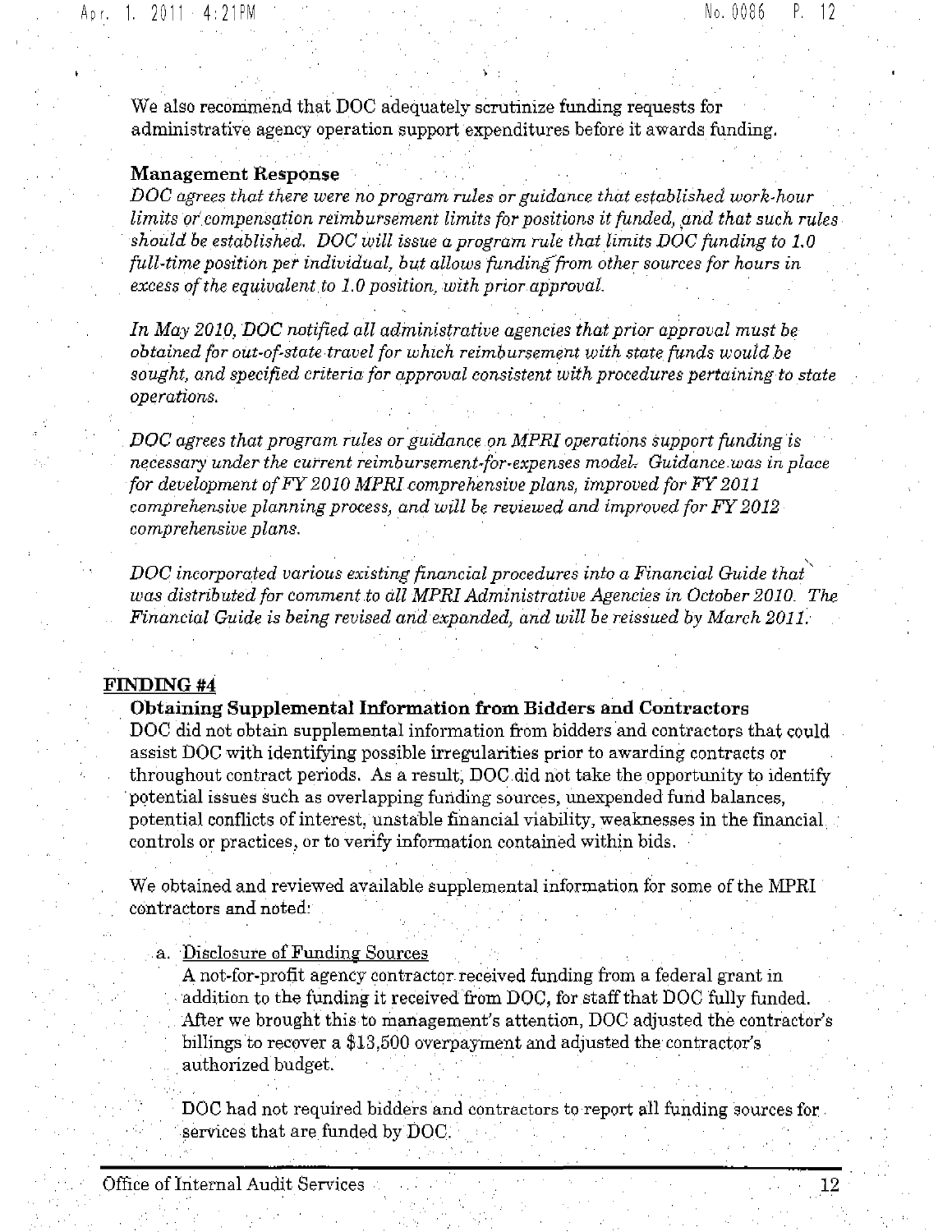#### b. Financial Statements

A not-for-profit contractor's financial statements showed that the contractor collected excess revenues from DOC totaling \$479,000 over a two-year period..

Because DOC had not obtained contractors' financial statements, DOC was unaware that this contractor's MPRI revenues significantly exceeded its MPRIrelated expenditures and had not taken steps to resolve the funding disparity.

c. Form 990s, Return of Organization Exempt from Income Tax A not-for-profit contractor that was responsible for reviewing the progress of **MPRI** administrative agencies had a board director who also served as the community coordinator for one of the administrative agencies.

While this may not have created a conflict of interest, information such as the names and compensation of officers, directors, trustees, and key employees is available on the federal Form 990 as are the names of key contributors, Obtaining Form 990s from contractors that are required to file the form may help DOC to identify potential conflicts of interest, verify compensation information for positions that DOC funds, and identify potential overlapping funding sources.

### **Recommendation**

We recommend that DOC take steps to identify possible contractor irregularities prior to awarding contracts and throughout the contract period by requiring bidders and contractors to:

a. Disclose amounts that they receive from other funding sources for services pertaining to the bid or contract.

b. Provide copies of financial audits covering their organization or programs.

c. Provide federal Form 990 Return of Organization Exempt from Income Tax from contractors who are required to file the form.

#### **Management Response**

*DOC agrees that contractors should provide the specified disclosures and documents from bidders when awarding contracts and from contractors throughout the contract period. However, the DOC disagrees that the process used during this audit period was not effective, nor was it wholly DOC's process. The Invitation to Bid was processed according to Department ofTechnology, Management and Budget (DTMB) procurement procedures. Further, in FY2010, DOC collected programmatic and financial audits from contractors and inquired about other funding sources for costs funded under MPRI.*

*For FY 2012, this information will be used to identify possible contractor irregularities* w~en *awarding contract annual funding, Regarding future bids, DOC will consult with*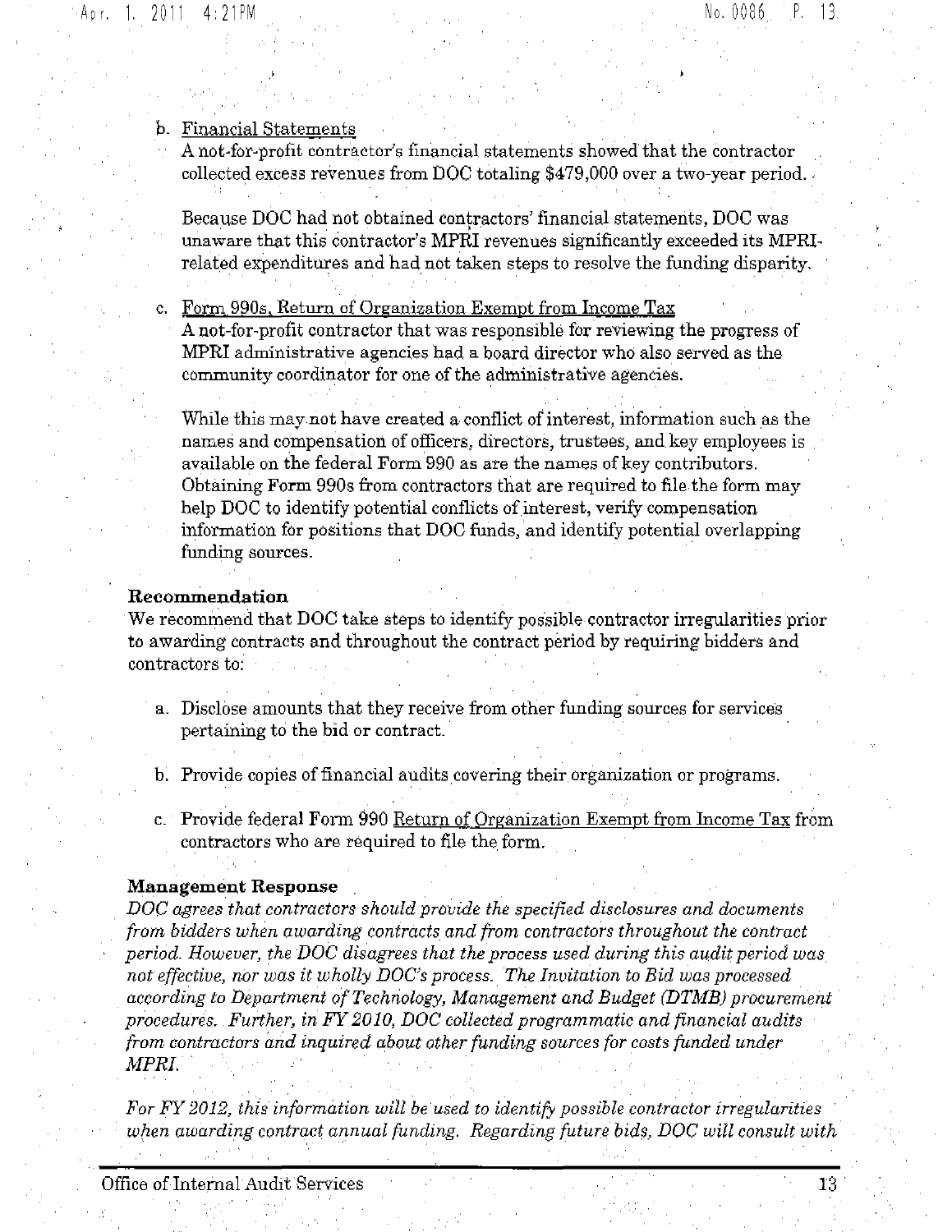*DTMB to make changes to Request for Proposal boilerplate language within Article* 5 - *, Required Bidder Information requiring bidders to disclose the results offinancial , audits, provide federal Form 990, when appropriate, and disclose alternative funding sources pertaining to this bid, for which DOC will evaluate in determining bid·awards.*

## FINDING #5

## **Joint Evaluation Committee (JEC) Member Selection**

DOC did not always comply with the Administrative Guide to State Government, because some JEG members had direct supervisory responsibility over other JEC members,

We reviewed the JEC member selection process for eight contracts. For one of the special needs contracts, we found that two of the five JEC members who evaluated the<sup>1</sup> contract proposal had a direct supervisory relationship over two other  $JEC$  voting members.

Administrative Guide Procedure  $0510.34$  states that no person representing the requesting agency may serve on a JEC as a voting member if they are in a direct supervisory relationship to another  $JEC$  voting member. DTMB Purchasing Operations may grant exceptions to this requirement; however, DOC did not request an exception. '

This requirement is in place to ensure that the subordinate person's ability to objectively review the proposal is not unduly influenced due to supervisory pressure and scrutiny.

#### **Recommendation**

We recommend that DOC ensure that it complies with the State policies regarding JEC member selection.

#### **Management Response**

*DOC agrees* and *will* ensure that an exception is sought and granted prior to a *supervisor and subordinate serving on the same JEC, Through the Lean Process Improvement Project, JEC procedures will include the necessary instructions.*

## FINDING #6

## **Comprehensive Plan Funding Allocation and** Adjustment Processes

DOC had not established a documented governance or oversight process to review and evaluate comprehensive plan funding allocations and significant adjustments to funding categories. As a result, DOC cannot ensure that **it** awarded comprehensive plan funding using processes that bear integrity, and are founded on appropriate criteria and decision.making. . .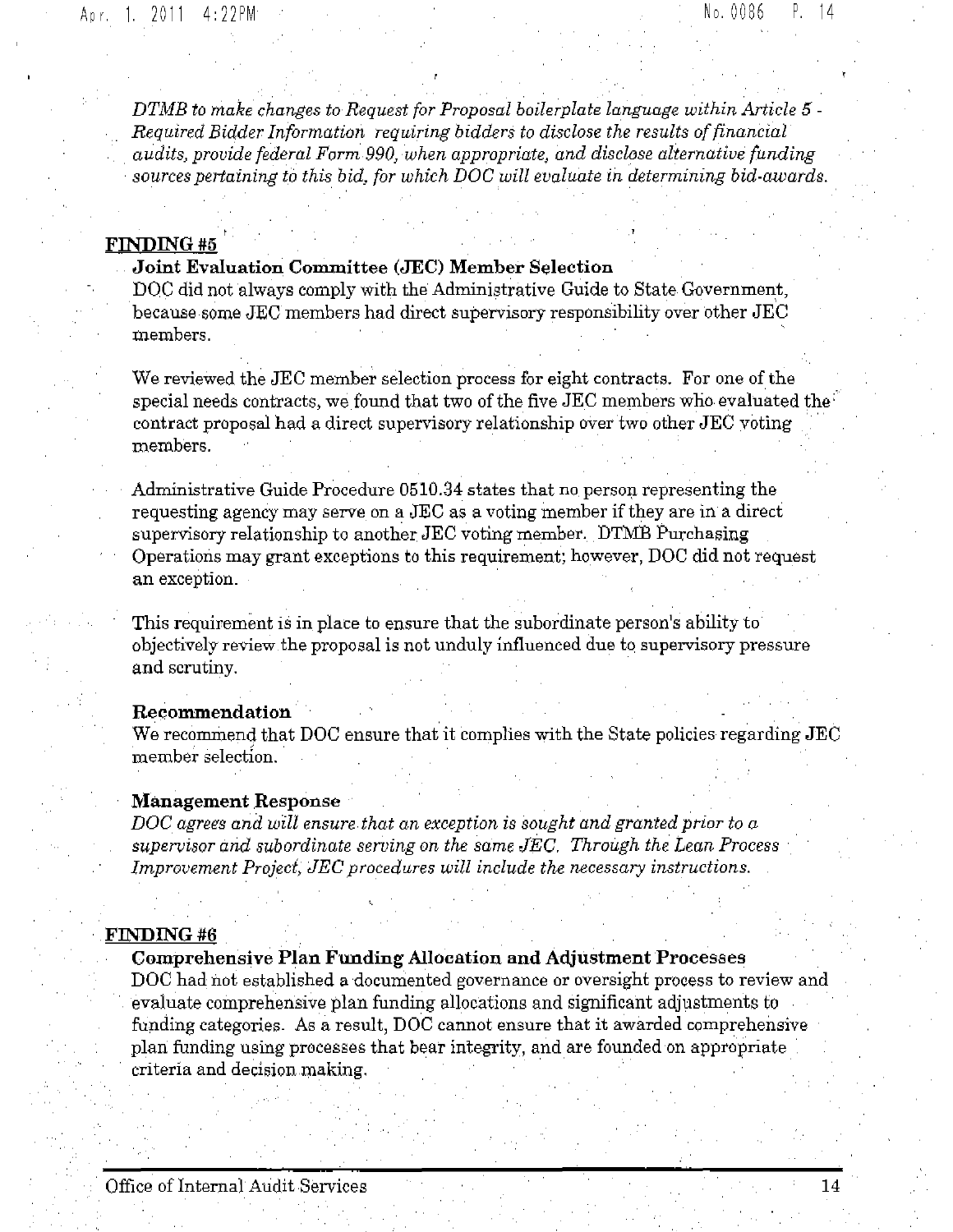For FY 2010, DOC awarded \$27 million to 18 comprehensive plan contractors. During our review ofthose contracts we noted:

a, DOC had not established a governance process to review and evaluate comprehensive plan funding allocations.

DOC obtained its MPRI comprehensive plan services through a competitive bid process. Once DOC received bids, a joint evaluation committee evaluated the bids and recommended an administrative agency for each of the 18 geographic areas. Because the bid proposals received from successful bidders exceeded the amount that DOC had available to award, ORSS staff informed us that they determined the contract awards for each successful bidder based on several factors including current capacity, MPRI parolee population demographics, needs of returning offenders, cost differences between regions, and other factors.

DOC could enhance the credibility and integrity associated with comprehensive plan funding allocations by creating a documented governance process to review and evaluate the allocations before submitting the contracts to the DOC Director' , for approval.

b. DOC had not established an oversight process to review and evaluate significant adjustments to funding categories.

Section 2.14.1. of the DOC's comprehensive plan contracts requires DOC to approve all funding adjustment requests that shift funding for a service category by more than 10%,

An ORSS program manager approved several FY 2010 adjustments that shifted funds between service categories by more than 10%. For example, we noted a \$67,000 adjustment. We did not find evidence that the adjustments were reviewed and approved by a higher level of ORSS management.

DOC could improve its process for making significant funding adjustments by creating a documented oversight process to review and evaluate the adjustments and the reason for DOC's decision.

### **Recommendation**

We recommend that DOC establish a documented governance or oversight process to review and evaluate comprehensive plan funding allocations and significant adjustments to funding categories.

## **Management** Response

*DOC agrees with the recommendation and established a system to document the comprehensive plan review process for FY 2010, improved the process for FY 2011, and will continue to be evaluated and improved for FY 2012,*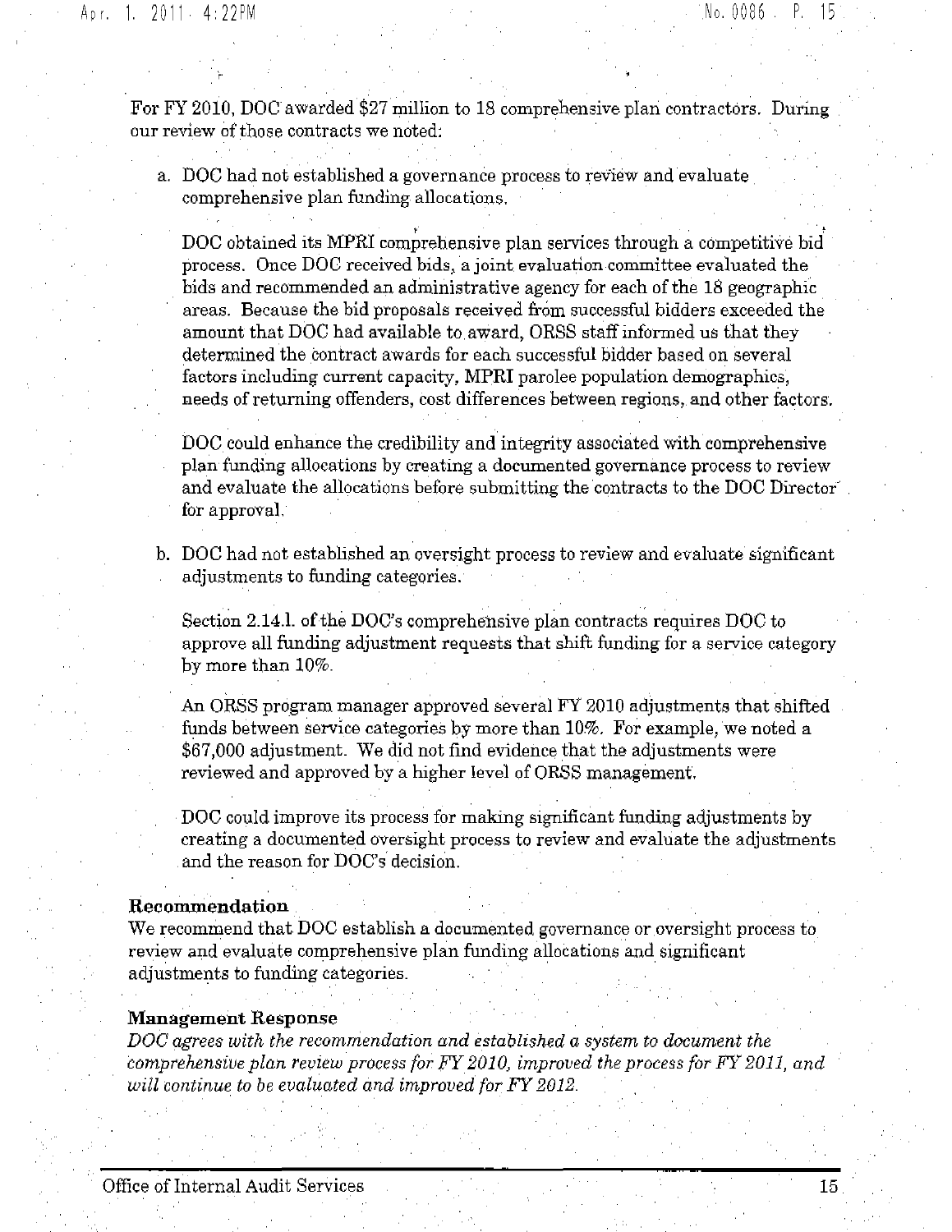*ORSS works with DOC's Bureau ofFiscal Management to review fund adjustments with the authority to shift funding residing with the DOC's contract compliance inspector:* ' *Changes resulting in contract increases have always been reviewed by the appropriate administrators overseeing offender reentry* services *and fiscal management, DOC also implemented an improved methodology for setting FY 2011 annual funding levels for MPR] contracts. DOC will develop a written procedure to document the annualcomprehensive plan review process and the budget'adjustment request process.*

## Effectiveness of Monitoring and Evaluating MPRI Contracts

#### Audit Objective #2

To assess the effectiveness of the Department of Corrections efforts to monitor and evaluate MPRI contracts.

## Conclusion,

We concluded that the Department of Corrections efforts to monitor and evaluate MPRI contracts were not effective, We identified three material conditions concerning contract compliance monitoring, subcontractor monitoring, and invoice review and approvaL We identified one reportable condition concerning data collection and reporting capacity.

#### FINDING #7

## Contract Compliance Monitoring

DOC did not effectively monitor MPRI contracts to ensure that contractors fulfilled DOC's expectations in an acceptable and satisfactory fashion, and that the contracts were necessary.

The Administrative Guide to State Government Procedure 0510.37 describes the duties and responsibilities of the Contract Compliance Inspector. The Inspector is responsible to ensure successful completion of a contract including:

- Maintaining accurate and thorough documentation including contract compliance reports and vendor performance data.
- Monitoring contracts to ensure compliance with all contract provisions,
- Monitoring progress of work to ensure that services are performed according to the quality, quantity, timeframes and manner specified in the contract.
- Reviewing and approving contract deliverables.
- Ensuring that vendor payments are commensurate with the level of goods and services received.
- Reporting vendor performance in MAIN, both positive and negative comments. • Holding regularly scheduled meetings with the contractor to review progress and
- document results.

In addition, Section 8 of DOC's direct human service contracts required DOC to conduct performance reviews of the contractor quarterly, semi-annually or annually, to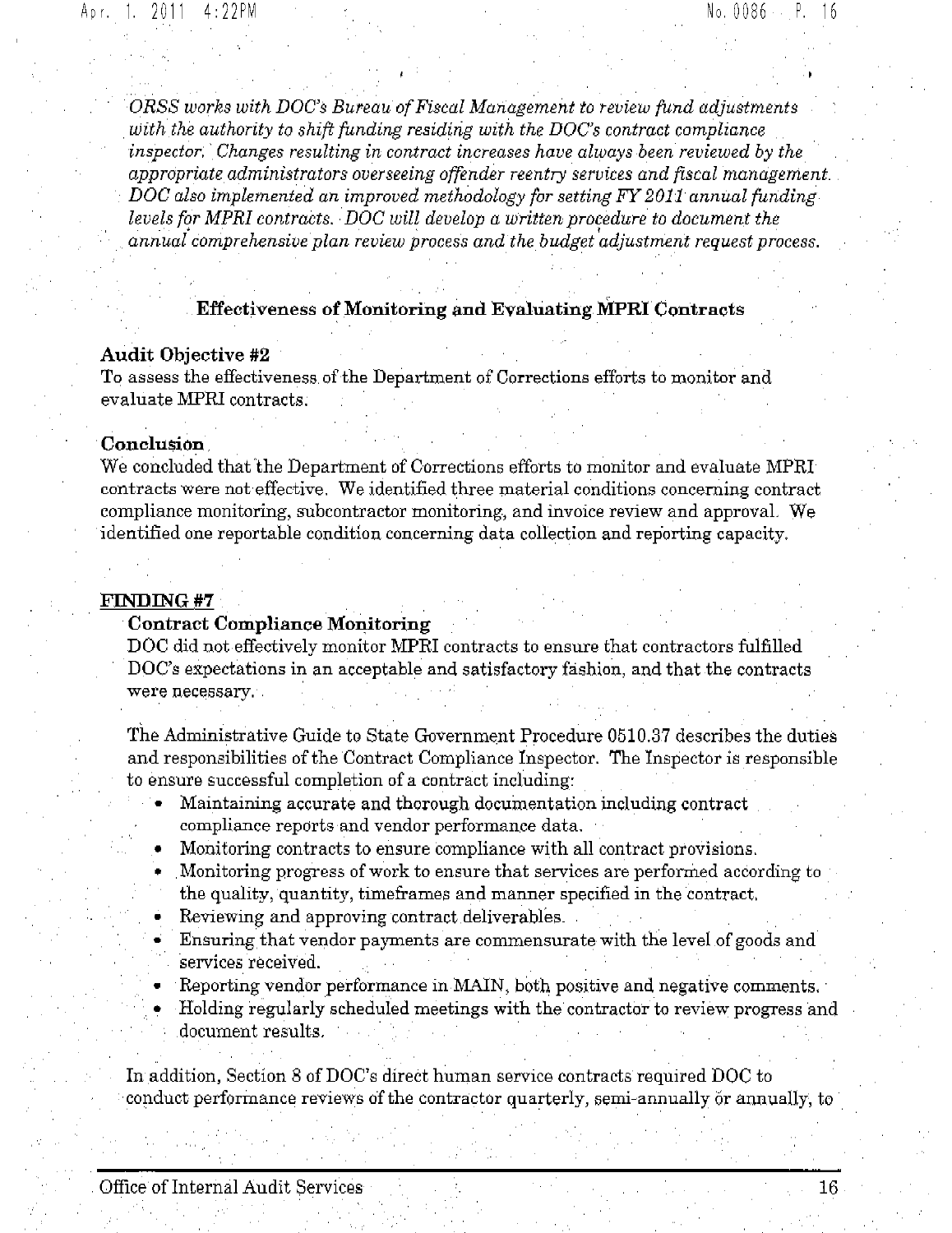assess quality, timeliness, completion of work, accuracy of billings, customer service, completion and submission of required paperwork, etc.

ORSS informed usthat they did not have sufficient staff to conduct effective contract monitoring and performance evaluation of contractors. We also noted that various DOC units shared responsibility for certain contract compliance inspector duties, but the duties of each unit were not clearly defined and assigned.

For FY2010, DOC budgeted \$43.8 million for MPRlcontracts. During our review of contracts, we noted the following weaknesses:

| <b>Program Areas</b>    | DOC did not:                                                   |
|-------------------------|----------------------------------------------------------------|
| Impacted:               |                                                                |
| $Special$ Needs, $Risk$ | Assess the quality, timeliness, and effectiveness of services  |
| Reduction,              | provided. This could be done through surveys of offenders.     |
|                         |                                                                |
| Comprehensive Plans     | and DOC field agents.                                          |
|                         |                                                                |
| Special Needs, Risk.    | Verify that billed services were provided to offenders. This   |
| Reduction (fee-for-     | could be done by tracing billings to offender case records.    |
| service contracts)      |                                                                |
|                         | Ensure that the contractor provided the full realm of required |
|                         |                                                                |
|                         | services. This could be done by reviewing the contractor's     |
|                         | processes.                                                     |
|                         |                                                                |
| Risk Reduction,         | Verify that contractors' billings for salaries and other       |
| Comprehensive Plans     | administrative costs were commensurate with the level of       |
| (cost reimbursement     | service provided. This could be done by reviewing personnel    |
|                         | and financial records.                                         |
| basis contracts)        |                                                                |
|                         |                                                                |
| Special Needs           | Assess the quality of offenders' case management plans that    |
|                         | were developed by the contractor. This could be done           |
|                         | through peer reviews of case management plans.                 |
|                         |                                                                |
|                         | Verify that services were provided according to the offender's |
|                         |                                                                |
|                         | prescribed plan. This could be done by comparing offender      |
|                         | file information to the offenders' plan.                       |
|                         |                                                                |
|                         | Assess the quality of the contractor's capacity development    |
|                         | efforts. This could be done by reviewing progress reports.     |
|                         |                                                                |
| <b>Risk Reduction</b>   | Assess the quality and thoroughness of programs. This could    |
|                         |                                                                |
|                         | be done by reviewing the contractor's program manuals.         |
|                         |                                                                |
|                         | Verify that the contractor submitted required reports to       |
|                         | DOC.                                                           |
|                         |                                                                |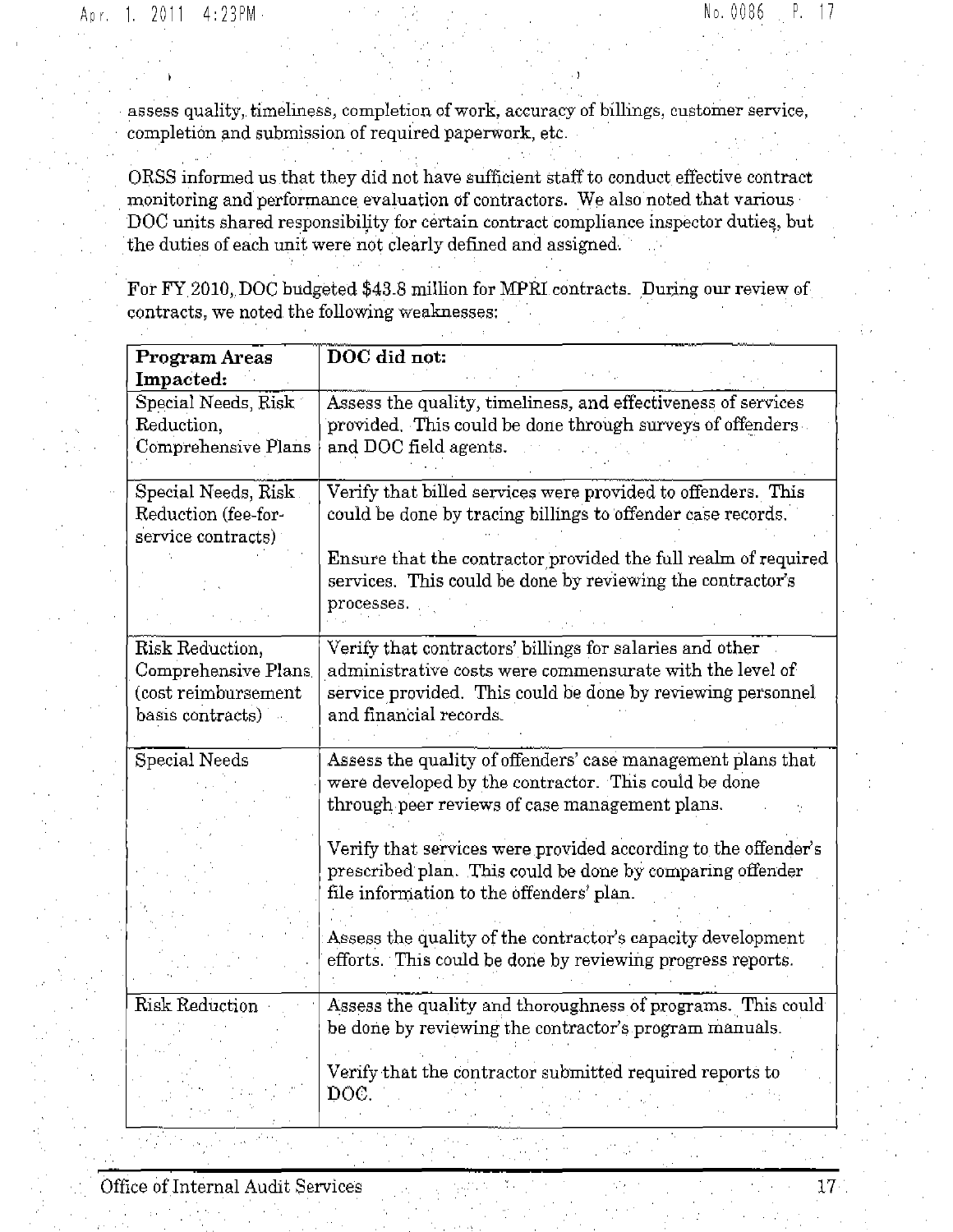|                   | Ensure that the services provided by the contractors were     |
|-------------------|---------------------------------------------------------------|
|                   | coordinated through the appropriate administrative agencies.  |
|                   |                                                               |
|                   | Determine that the contract pricing structure was cost        |
|                   | effective. This could be done by reviewing program            |
|                   | participation and utilization rates. For example, our review  |
|                   | of the October 2009 invoice and supporting documentation for  |
|                   | one risk reduction contract disclosed that DOC was fully      |
|                   | funding a contractor's day reporting program but only a       |
|                   | portion of the participants were DOC offenders. DOC or its    |
|                   | fiscal agent had only referred 18 of the 26 female offenders  |
|                   | listed on the attendance sheets. Of the 18 offenders, only 12 |
|                   | attended sessions during the period. We noted similar         |
|                   | underutilization and non-participation for another risk       |
|                   | reduction contract. After we brought this to DOC's attention, |
|                   | DOC cancelled the two contracts for which DOC had             |
|                   | budgeted \$550,000 for FY 2010.                               |
|                   |                                                               |
| Capacity Building | Ensure that the contractor provided required deliverables     |
|                   | including:                                                    |
|                   |                                                               |
|                   | -Plans of action                                              |
|                   | -Training to the 18 comprehensive plan administrative         |
|                   | agencies on how to perform subcontractor performance          |
|                   | reviews                                                       |
|                   | -Site visits at each of the 18 administrative agencies.       |
|                   |                                                               |

DOC could employ many of the above monitoring techniques by using sampling methods.

## Recommendation

We recommend that DOC clearly define and assign responsibility to ensure that DOC staff effectively monitor MPRI contractors for fulfillment of DOC's expectations in an acceptable and satisfactory fashion, and that the contracts were necessary.'

## Management Response

*The DOC agrees with this recommendation and has increased staffwithin the ORSS to properly monitor contracts,* discontinued *risk* reduction *contracts,* and *strengthened contract development and monitoring processes for the capacity building, special needs, and comprehensive plan contracts under ORSS management.*

*DOC improved the MPRI comprehensive planning process for FY 2011 contracts by developing* and *disseminating detailed program guidance* on allowable MPRI program *costs and program performance targets, and conducting annual contractor training in the summer2010. DOC developed improved programmatic and financial review ' protocols* for conducting on-site reviews of MPRI contractors with advice from the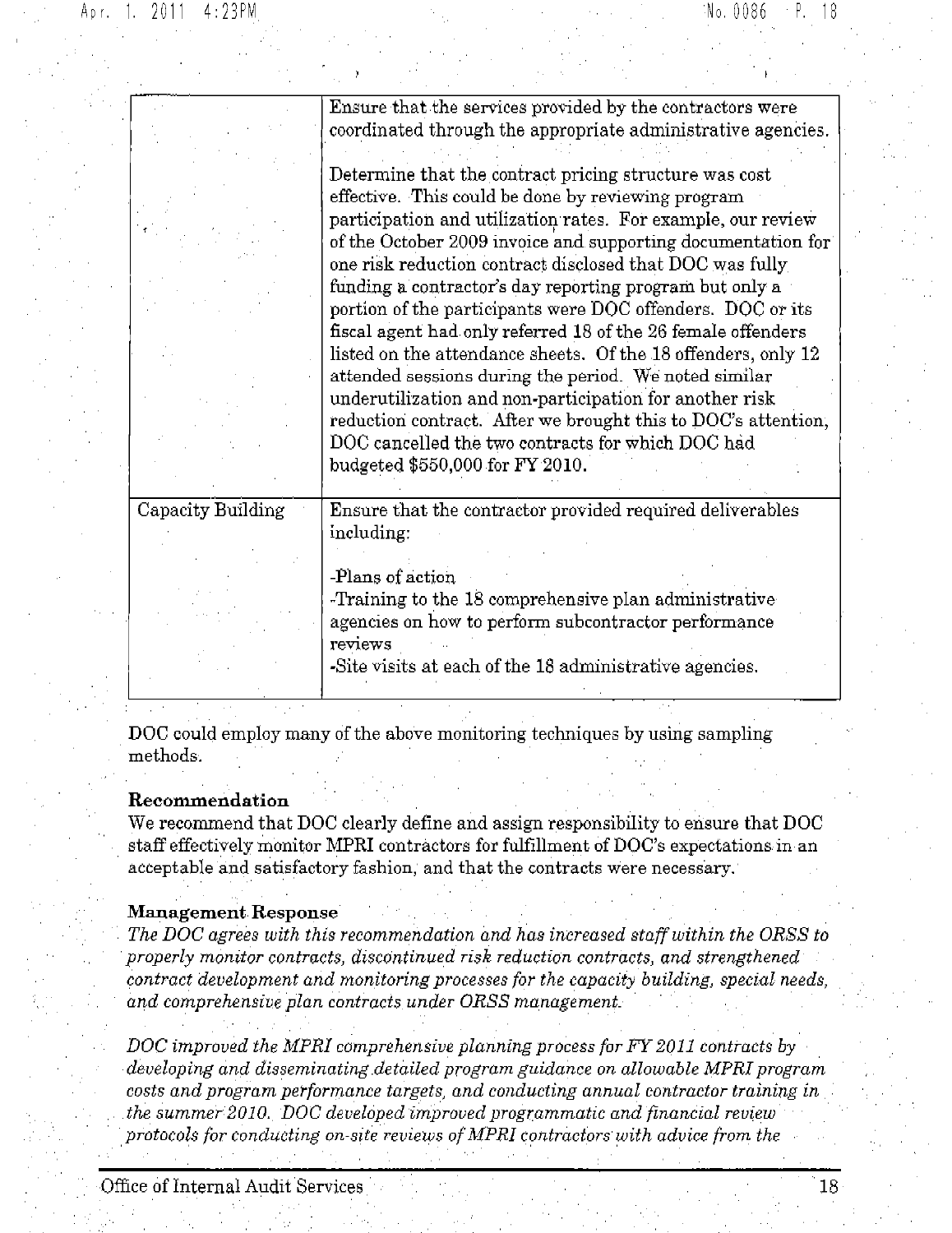*auditors. Financial site visits were made to all MPRI administrative agencies by the end ofDecember, 2010. Program site visits are underway and are scheduled to be complete by April, 2011.*

*DOC strengthened its contract development and monitoring for the capacity-building contract by working with auditors to successfully implement improved work planning, billing review,* and *verification* protocols. DOC successfully closed-out the risk reduction. *contracts (T.O.P.S atzd Goodwill) by March, 2010.*

#### FINDING #8

## **Subcontractor Monitoring**

DOC did not ensure that MPRI contractors effectively developed subcontracts and monitored their subcontractors. As a result, DOC staff were not familiar with MPRI subcontractors' scope of services, performance requirements, and billing structures.

For FY 2010, DOC budgeted at least \$22.7 million that was passed through to subcontractors. We noted the following by program area:

a. Comprehensive Plans, Capacity Building, and Special Needs

- i. DOC did not obtain and review subcontracts prior to commencement of work so that it could, if necessary:
	- Instruct the contractor to clarify the subcontractors' performance requirements.
	- Instruct the contractor to clarify documentation requirements for subcontractors' monthly invoicing.
	- Instruct the contractor to remove services listed in the subcontracts that are not allowed or not preferred.
	- Assess the need for the subcontractor's services and/or disapprove the subcontract.
	- Identify unfavorable pricing and instruct the contractor to bid or re-bid and/or disapprove the subcontract, '
	- Assess the subcontractor's ability to provide the desired services and/or disapprove the subcontract.
	- Clarify guidance concerning unallowed or non-preferred MPRI services.

When the contractors provided subcontracts upon our request, we, along with DOC staff, questioned whether the pricing was fair and whether the services were necessary..

Provisions of each contract required the contractors to submit copies of all subcontracts to DOC for review, The contracts also reserved the State's right to disapprove funding for subcontract provisions.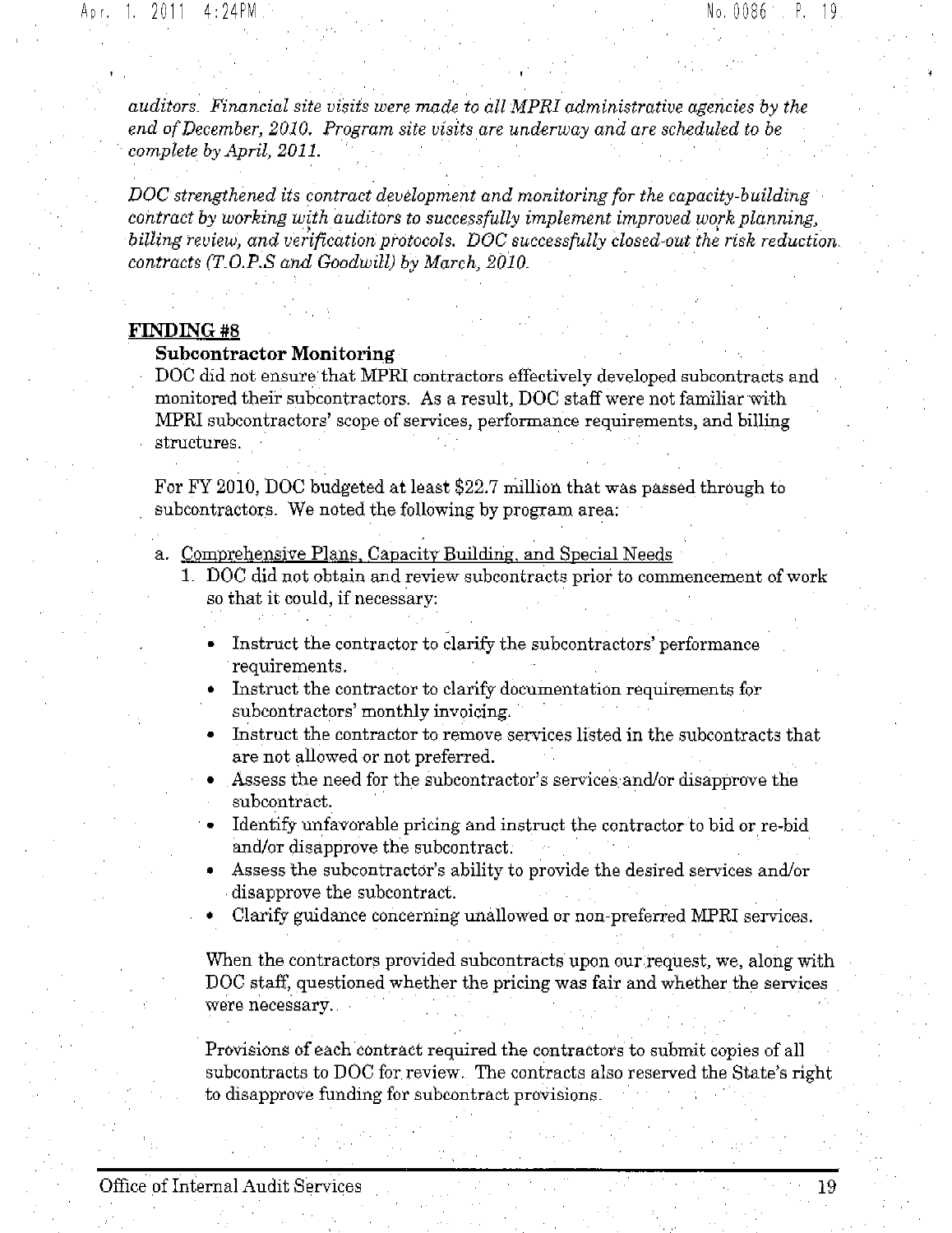2. DOC did not obtain and review documentation to verify that subcontractors were selected on a competitive basis. '

The contracts required the contractors to select subcontractors on a competitive basis to the extent practicable,

DOC could perform this task on a sample of subcontracts or those that it determines to be of higher·risk for each contractor,

## b, Comprehensive Plans

- 1. DOC did not obtain and review required on-site review reports that contractors prepared of their subcontractors so that it could, if necessary:
	- Provide guidance to contractors concerning their on-site reviews of subcontractors' quality of work, timeliness, completion of work, and costeffectiveness.
	- Monitor contractor follow up of subcontractor deficiencies.
	- Take action to address common subcontractor deficiencies.

Provisions of the comprehensive plan contracts required the contractors to at least annually conduct formal on-site reviews of each subcontractor's .operations and fiscal administration. The contractors were also required to provide copies of the site review reports to the State, to include review of compliance with financial requirements, programmatic requirements, and progress in resolving deficiencies.

Once DOC obtains the on-site review reports, DOC should conduct steps to obtain assurance that information provided in the contractor's on-site reports of subcontractors is complete, reliable, and accurate. DOC could perform this task on a sample of subcontracts or those that it determines to be of higherrisk for each contractor,

2. DOC did not require contractors to periodically submit subcontractor invoices and/or other supporting documentation to demonstrate that the contractors had determined whether their subcontractors' monthly charges were eligible, authorized, fair, and accurate. DOC should require contractors to obtain and review information from subcontractors such as lists of offenders served; dates, types, and locations of services, cost of services, and referral information. DOC should require contractors to periodically submit this information to DOC for each subcontractor to provide proofthat the contractors reviewed and appropriately approved the subcontractors' monthly charges.

When contractors submitted this information along with their invoices, DOC was able to question some subcontractor charges,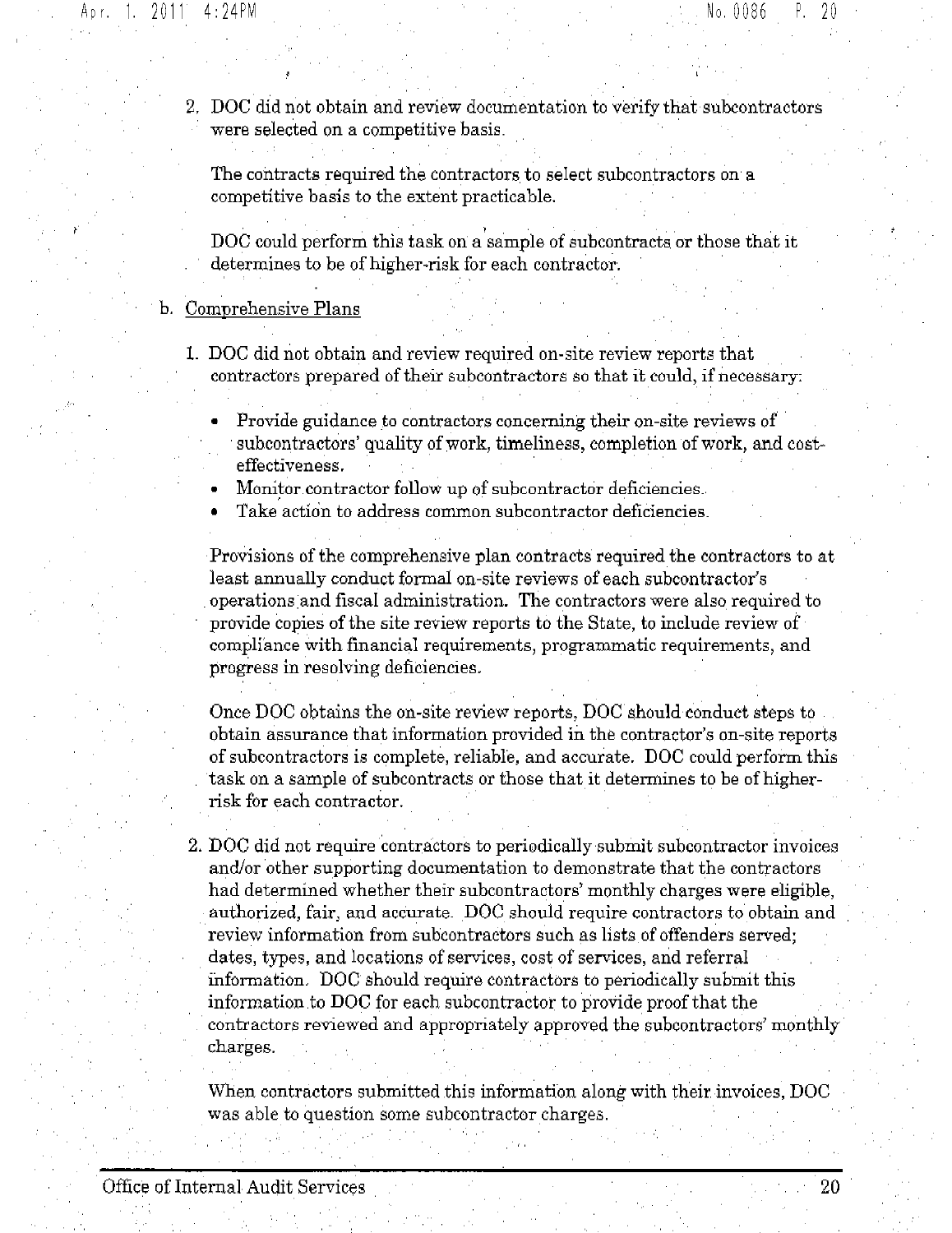DOC staff informed us that they did not have sufficient staff to ensure that contractors were effectively developing subcontracts and monitoring their subcontractors\_ We also noted that various DOC units shared responsibility for certain contract compliance inspector duties, but the duties of each unit were not clearly defined and assigned.

## I Recommendation

We recommend that DOC clearly define and assign responsibility to ensure that DOC obtains subcontracts, subcontractor bid information, subcontractor monitoring reports, and subcontractor invoices from MPRI contractors to ensure that the contractors effectively developed subcontracts and monitored their subcontractors.

#### Management Response

*DOC agrees that subcontracts, a selected sampling ofsubcontractor bid information, and subcontractor monitoring reports should be obtained from MPRI contractors. For regular rwiew ofmonthly MPRI reimbursement requests, DOC requires that agencies submit copies ofdetailed general ledgers together with summary spreadsheets that identify expenditures by subcontractor or service category, and that detailed invoices be submitted only as needed. This approach enables DOC to morereadily identify duplicate billings, excessive charges, and other issues that may arise. Additionally, during financial site visits, DOC staffreview sampled expenditures for each subcontract and trace supporting documentation to the original CFJ-140 request for services to ensure that the services were requested, approved, and paid in compliance with the contract or subcontract. Further, in 2010, DOC hired and assigned to ORSS two contract monitors who are obtaining and reviewing subcontracts and subcontractor monitoring reports.*

*DOC has developed a draft written procedure to formalize the subcontract review and approval process which incorporates the review criteria recommended by the auditors for use on reviewing FY 2011 subcontracts.*

## FINDING #9

## Invoice Review and Approval

DOC did not ensure that its staff obtained and reviewed invoices and necessary supporting documentation to ensure that contractor charges were eligible, authorized, fair and accurate.

For FY 2010, DOC budgeted \$43.8 million for MPRI contracts. Our review disclosed:

- a. Comprehensive Plan Invoices
	- DOC has not required the contractors to submit information identifying each subcontractor and the amount paid to them for each service category,

When contractors submitted general ledger expenditure data for each subcontractor by service category level, DOC was able to more effectively review, analyze, and .evaluate the contractor's invoices,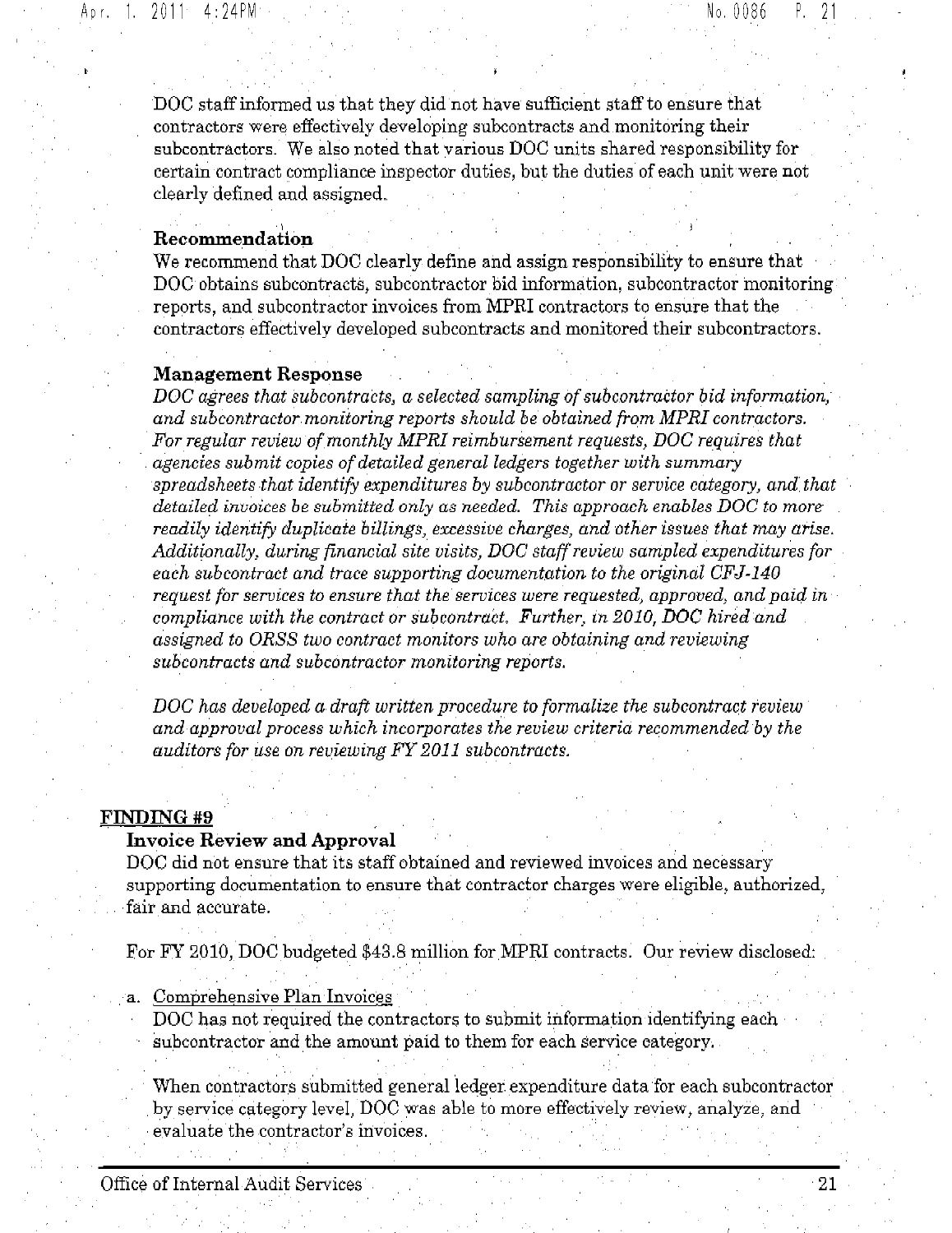The average monthly FY 2010 billings for the four contractors that we selected for review ranged from \$102,000 to \$545,000 per month, of which approximately  $90\%$ was passed through to subcontractors.

#### b. Special Need Invoices

DOC did not review special needs contractor monthly invoices and supporting documentation to ensure that the listed offenders were eligible and billed at the proper rate. DOC staff should review internal records to verify the offenders' eligibility and billing category.

The average FY 2009 monthly billing for one contractor was approximately  $$467,000$ . The average FY 2010 monthly billing for the other contractor was approximately \$700,000.

## c. Risk Reduction Invoices

DOC did not review the monthly invoices for one risk reduction contract to ensure that the listed offenders met the minimum participation requirements prior to billing. DOC should review,OMNI to verify that the offenders met the minimum participation requirements.

The average FY 2010 monthly billing for the contract was approximately \$15,000.

## d. Capacity Building Invoices

DOC did not require the capacity building contractor to submit supporting documentation along with their monthly invoices. When the contractor provided this information because of our review, we, along with DOC staff, questioned whether the invoiced items were commensurate with the level of goods and service received and whether the contractor's organizational hourly rates, which were as high as \$350 per hour, were reasonable.

The contract required the contractor to submit invoices that showed the level of detail reasonably necessary to ensure that the invoice was fair and accurate, including hours worked and hourly billing rates for services performed on a time and materials basis. DOC should enforce the contract and require the contractor to submit information that identifies who provided the service, the type of service provided, dates of services, location of service, and progress reports related to the contract service categories, including services provided by subcontractors.

The average FY 2010 monthly billing for the contract was approximately \$54,000. '

We noted that various DOC units shared responsibility for certain contract compliance inspector duties, but the duties of each unit were not clearly defined or assigned, particularly relating to offender eligibility verifications and enforcement of invoicing requirements.

 $\setminus$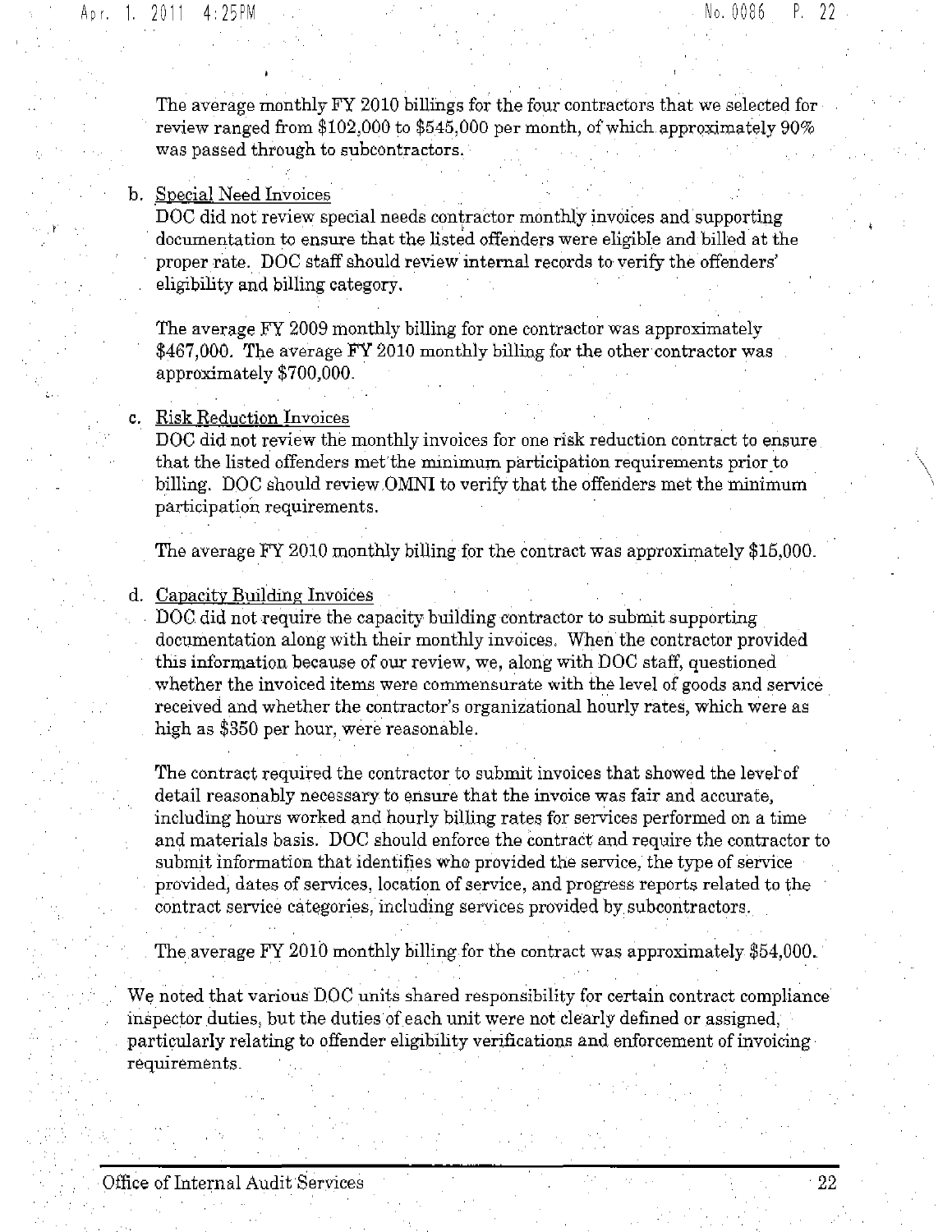## Recommendation

We recommend that DOC clearly define and assign responsibility to ensure that DOC staff obtain and review general ledgers, invoices and other necessary supporting documentation to ensure that contractor charges were eligible, authorized, fair, and ' accurate.

#### , Management Response

 $DOC$  *agrees that staff roles and responsibilities, while not ill-defined, could be more clearly defined through a written document. DOC's Offender Reentry Services Section and Financial Services Section are developing procedures that will more clearly assign relative roles and responsibilities.*

*However, MPRI monthly Contractor invoices are reviewed upon receipt for accuracy, adequacy ofdocumentation, and allowability ofcosts under comprehensive plans and the* MPm *contract. Financial Services Section confirms invoice accuracy, collects supporting documentation, analyzes records to identify duplicate billings, and identifies potential areas ofconfZict with the contract or comprehensiw plan, ORSS cross-checks referral information and determines allowability ofinvoiced expenses.*

*DOC is developing a written procedure to formalize MPRI invoice processing in support ofeffective contract management and timely Invoice prooessing.*

#### **FINDING**#10

## Data Collection and Reporting Capacity

DOC had not established the capacity to collect and report data related to services provided to offenders by MPRI contractors arid subcontractors. As a result, DOC is limited in its ability to monitor and report statistics relating to delivered services and to evaluate the cost-effectiveness of each service component.

In order to establish data collection and reporting capacity, DOC needs to identify and define the monitoring and reporting needs of management and other interested parties. DOC informed us that it established a workgroup to develop a system-wide management information system. DOC also informed us, that in the interim, administrative agencies have begun their own effort to create a small scale, short-term information system to collect some basic information concerning contractor performance.

DOC should continue its efforts to build its capacity to collect and report data relating to services provided to offenders by contractors and subcontractors such as:

- Number of offenders served (i.e. referred, admitted, discharged) by program component.
- Number of offender readmissions to program component. .
- Number of program components utilized by offenders.
- Cost per offender served by program component.
- Length of time offenders spent in a program component.